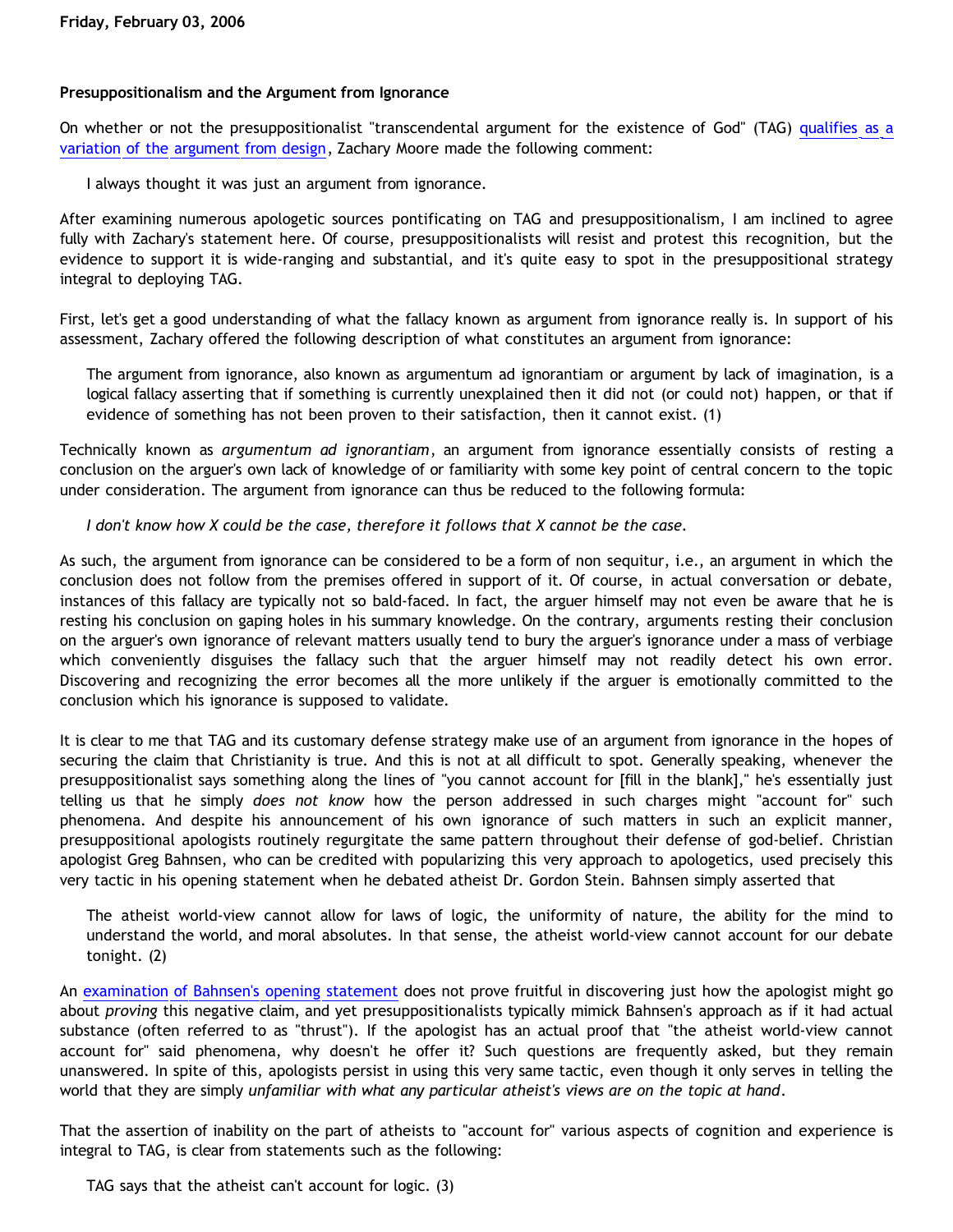Another apologist followed up this remark, saying:

I don't just think you can't 'account' for just logic and a some other things. The claim of TAG is that you cannot explain or account for ANYTHING. (4)

The apologists' dependence on their own ignorance here is not only uncontained, but brazen and belligerent. And this much is clear: Since TAG is supposed to be an argument *proving the existence of the Christian god*, and *central to this argument* is the charge that non-Christians (perhaps atheists especially) are *unable* to provide an "account for" various things (or "ANYTHING"), one can certainly be forgiven for supposing that TAG is supposed to derive the Christian god's existence from the non-Christian's alleged inability to satisfy such challenges. For it appears that the apologist is essentially arguing as follows:

**Premise 1:** If the non-Christian cannot "account for" the "laws of logic, the uniformity of nature, the ability for the mind to understand the world, and moral absolutes," then the Christian god exists (or: the Christian worldview is true).

**Premise 2:** The non-Christian cannot "account for" the "laws of logic, the uniformity of nature, the ability for the mind to understand the world, and moral absolutes."

**Conclusion:** Therefore, the Christian god exists (or: the Christian worldview is true).

And while this appears to be the basic procedure in defending TAG, the apologist tends not to approach the matter as a topic of inquiry in which a comprehensive survey is conducted to review proposed "accounts" for the various phenomena in question in order to assure us that those proposed accounts are in fact flawed or somehow insufficient to the task. On the contrary, the apologetic method consists of simply *stipulating* this to be the case, as if the apologist's own *say so* were sufficient to seal the case. But in spite of the obvious reliance on his own sustained and indulged ignorance, the apologist fails to show exactly how the existence of an invisible magic being follows from someone's inability to develop a thesis on induction or some other mental process. So the non sequitur at the core of the apologist's argument from ignorance is clearly observed.

Presuppositionalists themselves demonstrate that they need to rely on argument from ignorance (or, should we say, *assertion* from ignorance) when critiquing rival religious beliefs. For instance, [when certain "truths" were asserted](http://goosetheantithesis.blogspot.com/2005/06/faith-round-ii.html) on the basis of what were called "the messages of phil," one presuppositionalist attempted to criticize this position with the following:

We could do a transcendental analysis of the "messages of phil." But all you have done is make a blanket statement that the messages of phil are divine. Nothing has not been stated or worked out as a worldview.

Aside from the hapless use of a double negative, the apologist, who is clearly speaking out of ignorance, nowhere shows that the worldview associated with "the message of phil" has not been "worked out." For all he knows, there could be a 30-volume codex that defines and develops such a worldview from its fundamentals on up.

Now, after examining my reasons for agreeing with Zachary on this point, I asked myself the following question:

Is my conclusion that presuppositional apologetics bases its conclusions on the arguer's own ignorance of rival positions, itself based on my own ignorance of the presuppositionalist method and the evidences it recruits in deploying its defensive strategy?

I don't think it is. And here's why: As I mentioned above, I have examined numerous defenses presented by presuppositionalists, both in published works either in print or posted on the internet (cf. Van Til, Bahnsen, Frame, Pratt, Butler, Jones, Wilson, et al.), as well as in firsthand encounters with scores of apologists attempting to use this method of defense. In virtually all cases, the approaches employed share a similar basic strategy: the non-believer cannot "account for" some aspect or feature of cognition or experience, presumably because only an appeal to the believer's god can satisfactorily accomplish such a task and the non-believer by definition rejects or disavows the existence of the believer's god. But in each case, the feature or aspect of cognition or experience which the non-believer is said to be unable to "account for," can in fact only be addressed and understood if one has a good understanding of how the mind forms concepts and integrates them into larger conceptual structures. But this element is completely lacking from every deployment of presuppositional apologetics that I have examined, many of which I learned about because Christian debaters cited them as a supporting resource. (5) Not only do presuppositional apologists seem utterly ignorant of the importance of a good theory of concepts to such considerations, the worldview which they seek to defend - Christian theism - does not seem to have a native theory of concepts. (Apologists have been unable to show where in the bible one might find any information about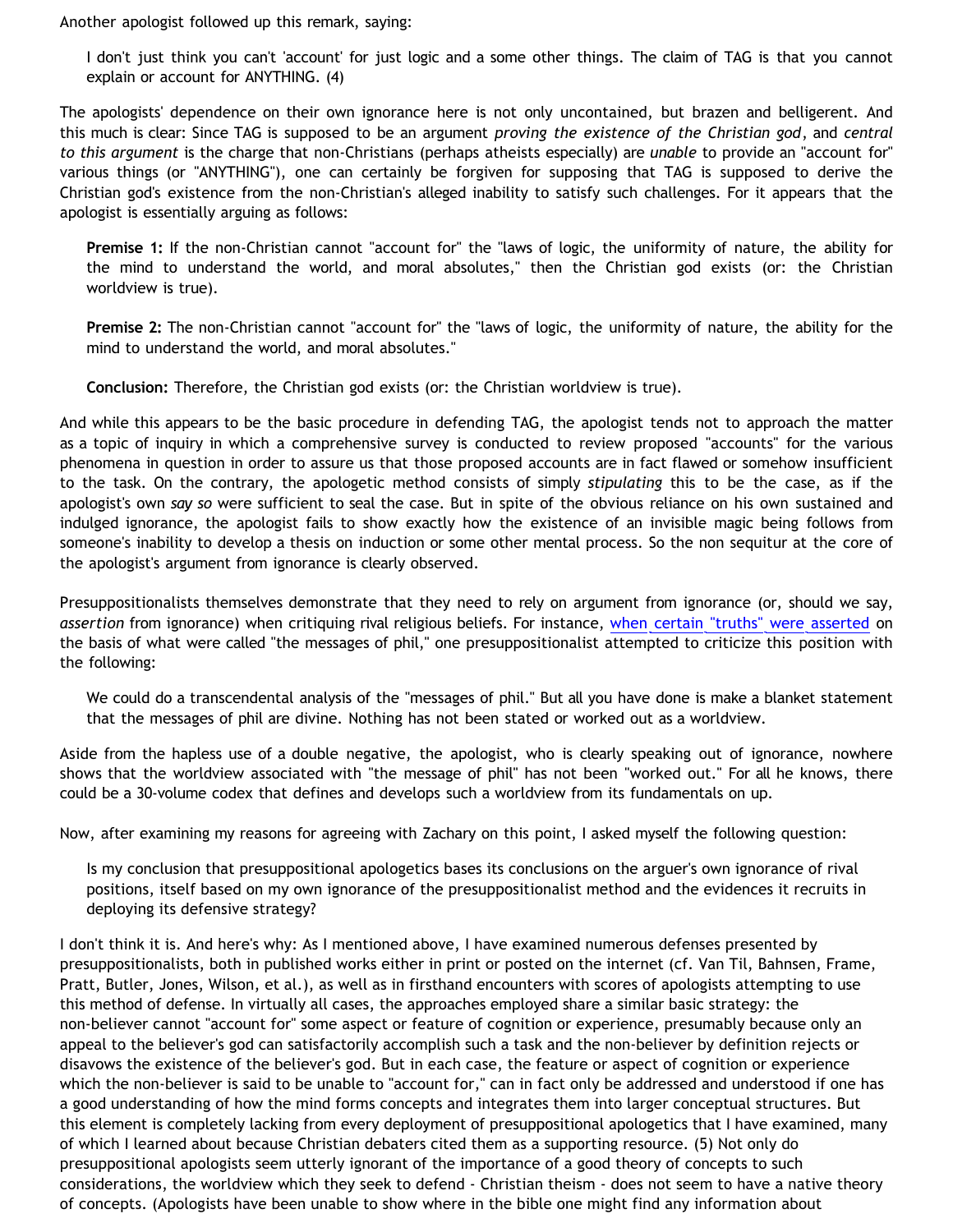#### concepts.)

Take for instance James Anderson's [Secular Responses to the Problem of Induction,](http://www.ccir.ed.ac.uk/~jad/induction.html) a paper intended to support the presuppositionalist position that non-Christian philosophy must confess defeat when it comes to providing a rational justification for induction. I give Anderson credit for at least trying to support this charge without simply stipulating it to be the case, for he does survey at least a few secular treatments of the supposed problem. But absent from his survey is any consideration of the Objectivist response to Hume's problem of induction. Granted, it may not be well known in some academic circles, but it does in fact exist (David Kelley summarizes his response to Hume in "Universals and Induction"). This can only indicate that Anderson's survey is incomplete and that the conclusion that "there presently exists no satisfactory solution to the problem of induction from a secular perspective" (6) is premature, in fact unwarranted. Indeed, his conclusion in fact rests on a gap in his knowledge of available treatments of induction. And I know that he was not familiar with the distinctive approach to induction that Objectivism provides when he wrote his paper based on his reaction to a statement I had made in our correspondence.

Specifically, I had written:

I must say, however, I'm always surprised, when reading a paper that attempts to deal with induction, that there is no discussion of concepts, the nature of their forming, or their relationship to inductive generalization, as if these issues did not matter.

In response to this, Anderson replied:

Well, it's not immediately obvious to me how the nature of concept formation bears either on the description of the problem of induction or on the development of cogent solutions. Perhaps you can elaborate.

This statement, especially coming from an apologist who has emphasized the "atheists can't account for induction" version of TAG so heavily, simply suggests to me that presuppositionalists do not approach induction as a conceptual matter. This tells me that they're ignorant of how induction is an extension of conceptual integration, which can only lead me to the conclusion that their apologetic ploy concerning this issue is based ultimately on their own ignorance of at least some opposing positions.

So unless presuppositionalists can do better than what they have done to date, the charge that TAG relies - at least in part - on an argument from ignorance, appears to be amply justified.

by Dawson Bethrick

Notes:

- (1) Quoting [this online source](http://en.wikipedia.org/wiki/Argument_from_ignorance).
- (2) [The Great Debate](http://www.popchapel.com/Resources/Bahnsen/GreatDebate/GreatDebate_v1.3.pdf)
- (3) [TAG as Teleological Argument](http://goosetheantithesis.blogspot.com/2006/02/tag-as-teleological-argument.html)
- (4) Ibid.

(5) For instance, section 7.4 "The Transcendental Nature of Presuppositional Argument," in Bahnsen's *Van Til's Apologetic: Readings & Analysis*, pp. 496-529.

(6) [Secular Responses to the Problem of Induction](http://www.ccir.ed.ac.uk/~jad/induction.html)

*posted by Bahnsen Burner at [6:30 AM](http://bahnsenburner.blogspot.com/2006/02/presuppositionalism-and-argument-from.html)*

#### **23 Comments:**

#### [Zachary Moore](http://www.blogger.com/profile/7564330) said...

Great work, Dawson. Much more complete and coherent than what I was able to get across in the comment section.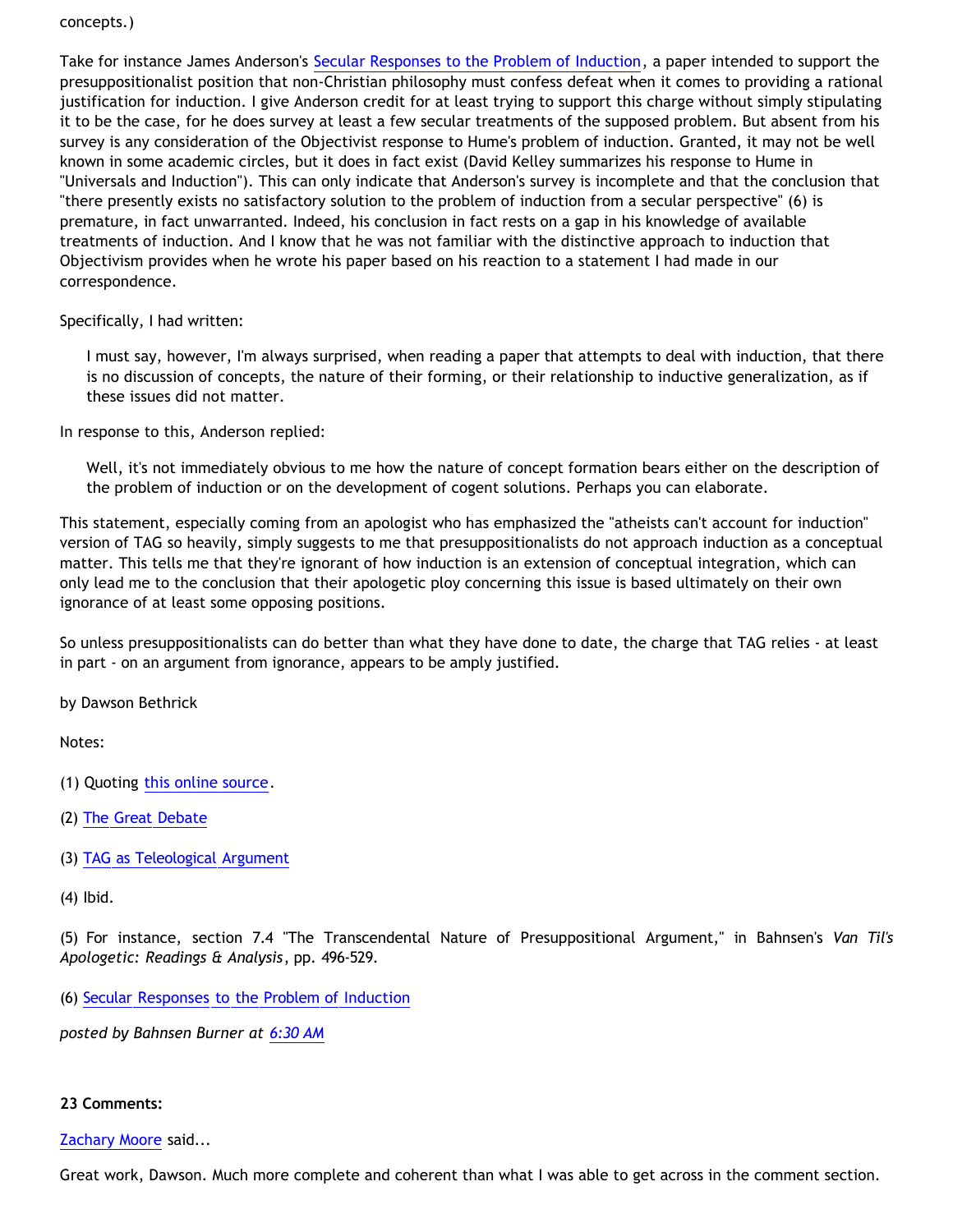And I agree- I'm very much looking forward to seeing an actual argument for immateriality.

[February 03, 2006 6:36 PM](http://bahnsenburner.blogspot.com/2006/02/113902061447649130)

[Aaron Kinney](http://www.blogger.com/profile/8138664) said...

Nicely done!

[February 06, 2006 1:32 PM](http://bahnsenburner.blogspot.com/2006/02/113926156275391324)

[Not Reformed](http://www.blogger.com/profile/8159639) said...

Looks good, Dawson.

How long will we have to wait for the devastating refutation? ;)

[February 06, 2006 6:03 PM](http://bahnsenburner.blogspot.com/2006/02/113927780693263157)

[Jerry](http://www.blogger.com/profile/12959741) said...

Isn't it something how the god hypothesis can only exist within the confines of ignorance?

"We don't know such and such therefore god."

or

"We can't explain such and such therefore god."

[February 07, 2006 7:49 PM](http://bahnsenburner.blogspot.com/2006/02/113937057644123267)

[adam](http://www.blogger.com/profile/966385) said...

Objectivist Epistemology is a joke...I'm sorry you haven't figured that out yet. Perhaps, someday, you'll catch up with everyone else and realize that your version of foundationalism has no answer for the problem of induction. (No answer for any of the foundational problems in philosophy for that matter)

You (or a remnant of objectivists) saying it's so, does not make it so.

Thanks for the link, I am proud to be associated with Van Til, Bahnsen, Frame, and whoever else it is that you think you've one-upped

<http://adamnaranjo.com/blog>

[February 08, 2006 7:53 AM](http://bahnsenburner.blogspot.com/2006/02/113941402086351731)

[adam](http://www.blogger.com/profile/966385) said...

PS...I took Bahnsen's graduate Apologetics Class and he deals with this. For some reason TAG often gets lumped in with various others forms of arguments - but who's right? Is it a design argument, an argument from causality, etc? I've heard it all. The reason, one attempts to lump TAG in with other arguments that once you've convinced yourself (and others) that it's merely a form of this, or that, argument, it's easier to deal with. The problem is that transcendental arguments are NOT arguments from design - to say so merely shows ones own misunderstanding of transcendental arguments in general.

That you've said as much is evidence of your misunderstanding of transcendental arguments.

Furthermore, TAG does not suffer from the argumentum ad ignorantiam fallacy, because TAG does not claim to KNOW anything based on not knowing something else, but on it's impossibility with the assumption that one want's to remain rational (utlizing the inductive/causal principle, laws of logic, etc).

For to claim X, or not X, one must engage in rational discourse (laws of logic, use of induction), but the unbelieving worldview cannot justify, or make rational, it's 'rationality' ACCORDING TO IT'S OWN RULES. Thus, it is not that the presuppositionalist is ignorant - it is that the unbeliever is ignorant, and irrational. At this point the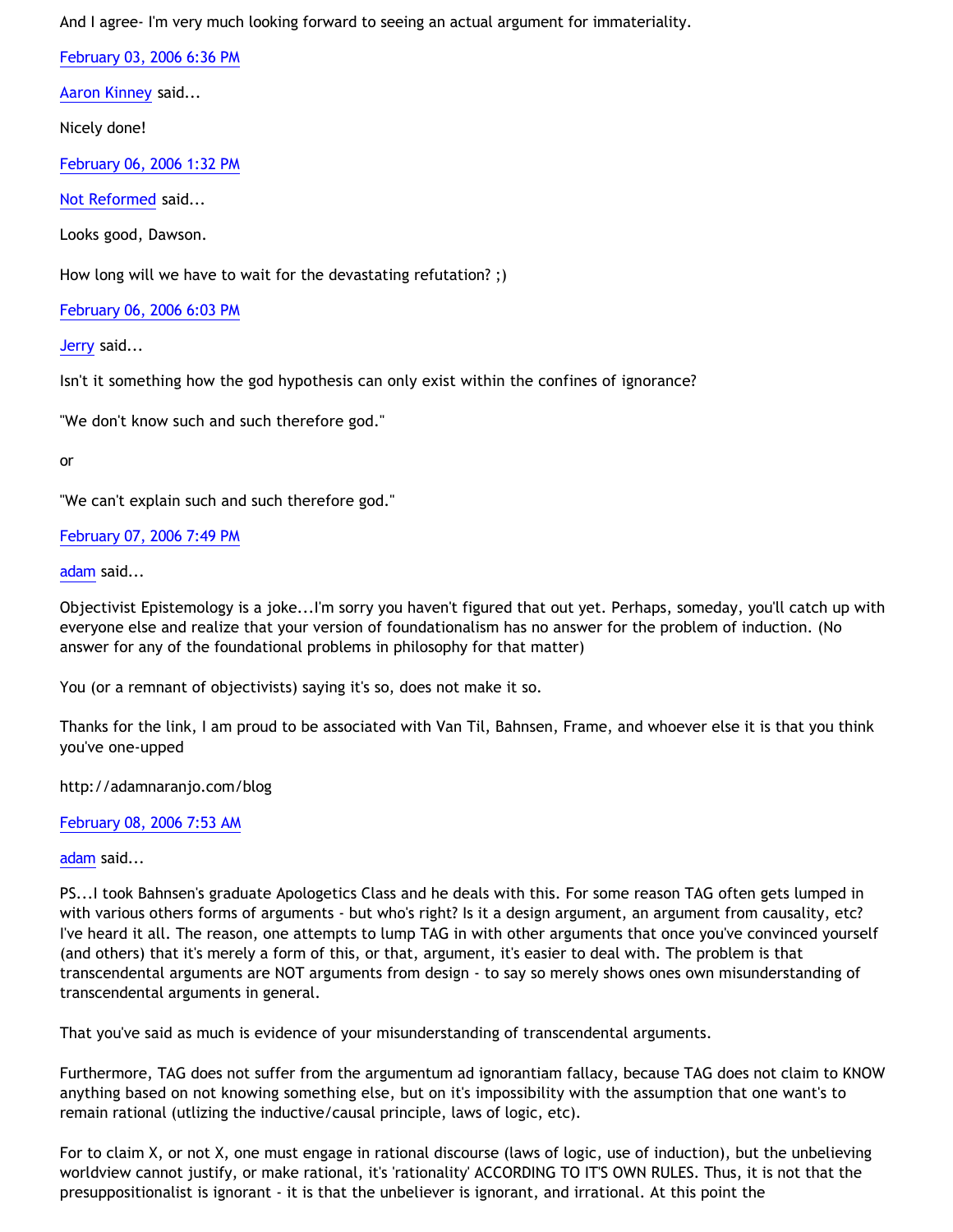presuppositionalist sits back and says, OK. You have your ignorance in terms of epistemology, ethics, metaphysics, etc. And I have my worldview which allows me to make good sense of all of this. **This alone does not PROVE anything - unless you want to be rational.** TAG allows unbelieving worldviews to be reduced to absurdity according to there own rules, and leaves it at that. You have to understand that what gives TAG is strength is the need for rationality. TAG doesn't prove anything in itself, yet it settles the whole matter if one must be rational, and not ignorant.

But, as we all know, there are many out there who either:

1) Claim to have solved the problems in terms of epistemology. (Induction, etc)

or

2) Deny rationality and the validity of logic, etc. (Various eastern religions)

You claim to have solved the problems (even though most philosophers would disagree with you strongly). PS. Induction is only the tip of the iceberg.

Obviously this is merely a sketch, I have to get to work

[February 08, 2006 8:34 AM](http://bahnsenburner.blogspot.com/2006/02/113941644729568908)

[Bahnsen Burner](http://www.blogger.com/profile/7766918) said...

Adam: "Objectivist Epistemology is a joke...I'm sorry you haven't figured that out yet. Perhaps, someday, you'll catch up with everyone else and realize that your version of foundationalism has no answer for the problem of induction. (No answer for any of the foundational problems in philosophy for that matter)"

Well, thank you for that devastating refutation, Adam.

Adam: "You (or a remnant of objectivists) saying it's so, does not make it so."

Actually, this kind of recognition only validates my worldview, since my worldview is premised on the primacy of existence principle. I.e., existence exists independent of consciousness. Here you are borrowing from my worldview to defend your worldview, which explicitly affirms the opposite view, namely the primacy of consciousness view of reality. You wouldn't deny the power your religion claims for its god, would you?

Adam: "Thanks for the link, I am proud to be associated with Van Til, Bahnsen, Frame, and whoever else it is that you think you've one-upped"

You're welcome, Adam. Feel free to be a good chap and reciprocate.

Adam: "PS...I took Bahnsen's graduate Apologetics Class and he deals with this."

Great! Perhaps you can show us how to argue like a pro. Maybe the first thing you can do is explain exactly what Bahnsen's argument is in his opening statement in the Bahnsen-Stein debate. What are the premises, and what is the conclusion they're supposed to support?

Adam: "For some reason TAG often gets lumped in with various others forms of arguments"

That's not a surprise to me.

Adam: "but who's right?"

I think the one who points out that TAG is not really an argument after all, is the one who is right. There's no inferring going on. You start with the assumption that your god exists, then assert that its existence is required to "account for" logic, induction, uniformity of nature, etc., that this god "provides the preconditions of intelligibility." It's just more god of the gaps nonsense.

Adam: "Is it a design argument, an argument from causality, etc? I've heard it all. The reason, one attempts to lump TAG in with other arguments that once you've convinced yourself (and others) that it's merely a form of this, or that, argument, it's easier to deal with."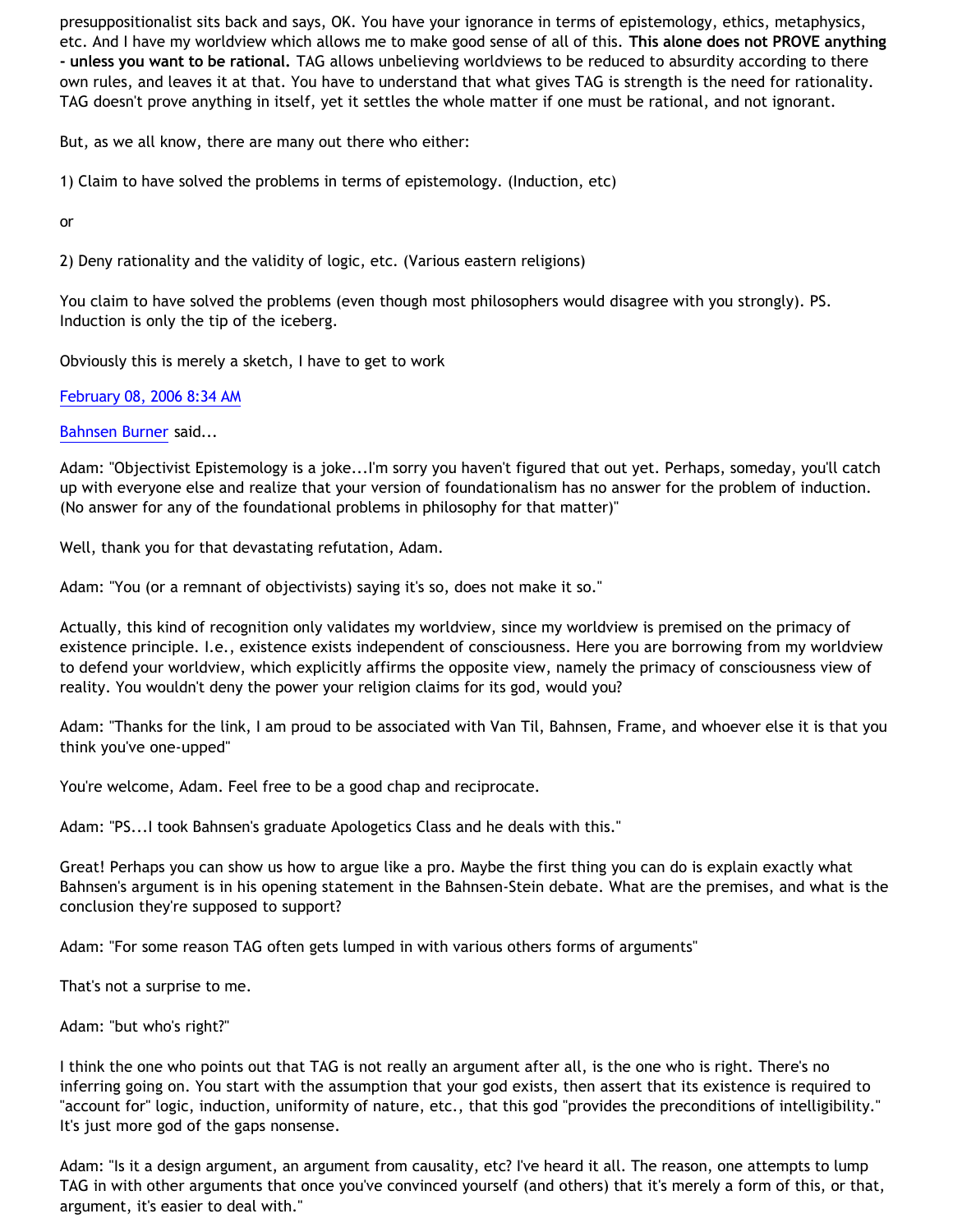TNAG (the transcendental non-argument for the existence of god) is easy enough to deal with, regardless of whether one thinks of it as a variant on design or other traditional arguments. For TAG, the devil is in its intended murkiness. The strategy is to keep the actual content of the supposed "argument" as indefinite as possible (by use of negative definitions, stubbornly vague expressions, assumptions packed with dubious premises, etc.) to bamboozle the unsuspecting. Even Van Til's analogies tend to backfire on him (e.g., the floorboard analogy, the water man analogy, etc.). And for what? For a worldview that has no epistemology whatsoever. Telling people "believe X or go to hell!" is no formula for epistemology.

Adam: "The problem is that transcendental arguments are NOT arguments from design - to say so merely shows ones own misunderstanding of transcendental arguments in general. That you've said as much is evidence of your misunderstanding of transcendental arguments."

Actually, as I make clear on my blog, I agreed with Dr. Moore's assessment that TAG is just another appeal to ignorance. I showed why I agree with this on my blog. I see you haven't interacted with it.

Adam: "Furthermore, TAG does not suffer from the argumentum ad ignorantiam fallacy, because TAG does not claim to KNOW anything based on not knowing something else,"

It is not necessary that the one who rests his position on ignorance announce his position as having such a foundation. Indeed, as I pointed out in my blog, it may very well be the case that the arguer himself does not realize he's basing his position on ignorance. All we need to do in that case is point this out, as I have done. But I would not expect someone who is confessionally invested in pre-conceived outcomes to admit his error.

Adam: "but on it's impossibility with the assumption that one want's to remain rational (utlizing the inductive/causal principle, laws of logic, etc)."

As I've pointed out before, I have no idea what a Christian might mean by 'rational'. I certainly do not find this term in the bible. As for the "impossibility of the contrary" sloganeering, I already dealt with that one [here.](http://bahnsenburner.blogspot.com/2005/09/is-contrary-to-christianity-truly.html)

Adam: "For to claim X, or not X, one must engage in rational discourse (laws of logic, use of induction),"

And in order for this to be the case, my worldview's axioms would have to be true.

Adam: "but the unbelieving worldview cannot justify, or make rational, it's 'rationality' ACCORDING TO IT'S OWN RULES."

Here's where your appeal to ignorance comes in. Also, note that you did not supply an argument, you simply announced your assertion as if it were a verdict derived from prior sound reasoning. But you offer no prior reasoning. It's just an assertion. Meanwhile, it's obvious to me that such an assertion is made out of ignorance of the rival worldviews on which it pretends to speak.

Adam: "Thus, it is not that the presuppositionalist is ignorant - it is that the unbeliever is ignorant, and irrational."

Specifically, of what is "the unbeliever" (I suppose this means every non-Christian?) ignorant? Also, what does a Christian mean by "irrational"? If belief in invisible magic beings which can wish objects into existence and command them to be what they are at will is "rational," then what on earth could possibly constitute irrationality? Again, blank out.

Adam: "At this point the presuppositionalist sits back and says, OK. You have your ignorance in terms of epistemology, ethics, metaphysics, etc."

Can you show us where Jesus spoke on universals, induction, the laws of logic, the foundations of science, etc.? I'd really like to see what Christians take as model "solutions" on these matters.

Adam: "And I have my worldview which allows me to make good sense of all of this."

If all that is needed is a "worldview which allows me to make good sense of all this," then your TAG is sunk. There's no need to assert a dying and rising man-god in order to "make sense" of the world in which I live. If anything, such contrivances simply turn the world on its head and make a mockery of reality. A false worldview like Christianity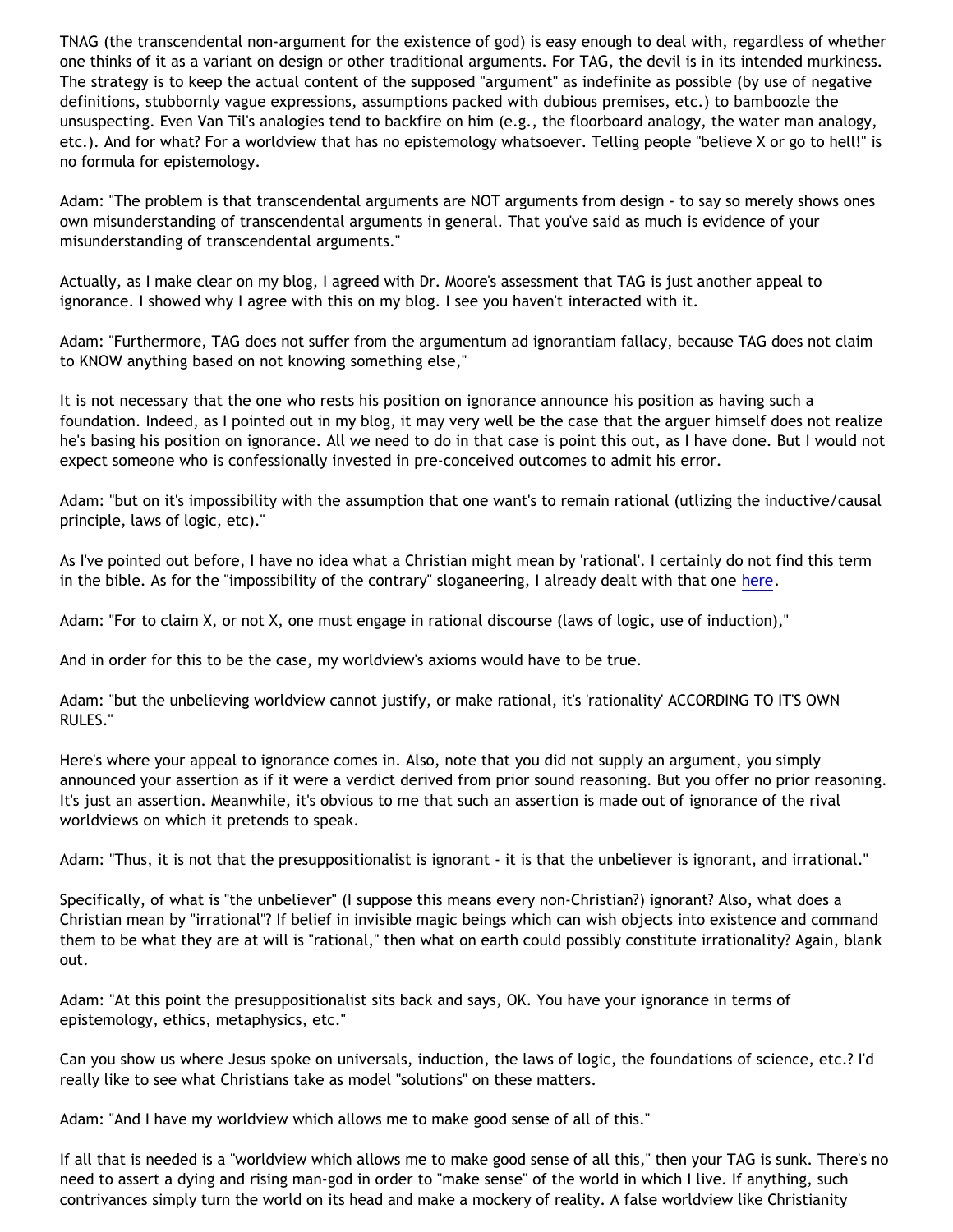would need something like TAG to sustain its adherents' delusions.

Adam: "This alone does not PROVE anything - unless you want to be rational."

TAG only proves the desperation of those who put their faith in it.

Adam: "TAG allows unbelieving worldviews to be reduced to absurdity according to there own rules, and leaves it at that."

There is nothing more absurd than [the cartoon universe premise of theism](http://bahnsenburner.blogspot.com/2005/03/cartoon-universe-of-theism.html). As for TAG reducing "unbelieving worldviews… to absurdity according to their own rules," I have no idea what a Christian, assuming Christianity's cartoon universe, could consider absurd. To be consistent with your worldview, you would have to invest this term with specifically Christian content, which means that you simply end up begging the question (while assuming the truth of my worldview's fundamentals in the meantime). Begging the question is utterly unavoidable for the Christian since his key terms have no reference to reality. His ultimate standard is imaginary, not objective.

Adam: "You have to understand that what gives TAG is strength is the need for rationality."

In the cartoon universe of theism, what need is there for rationality? Here's where Christians blank out.

Adam: "TAG doesn't prove anything in itself,"

Of course. To prove something, you need an argument. Since TAG is just assertions based on ignorance, it cannot prove anything.

Thanks, Dawson

### [February 08, 2006 1:57 PM](http://bahnsenburner.blogspot.com/2006/02/113943587214009237)

### [Mark Plus](http://www.blogger.com/profile/3456402) said...

Presuppositionalists seem hung up on the claim that purely physical processes ("matter in motion") can't perform logic. How do they explain computation, performed by electrons in motion?

And if they want to play the "Can't explain" game, can the christian world view account for the expansion of the universe, time dilation, quantum entanglement and all the other deeply counterintuitive things discovered by 20th Century physics? Indeed, Einstein himself denied the cosmological implications of his own theory of General Relativity because he had absorbed the Judeo-Christian presupposition that we live in a static universe.

### [February 09, 2006 11:20 AM](http://bahnsenburner.blogspot.com/2006/02/113951280805797785)

[VanTilsGhost](http://www.blogger.com/profile/9496584) said...

Where has the mighty Adam fled to? Why does it seem that presuppers love to pop in...claim victory...and then disappear into the mist?

Things that make you go 'hhhhmmmmm....'

#### [February 09, 2006 2:22 PM](http://bahnsenburner.blogspot.com/2006/02/113952374307524177)

#### [Bahnsen Burner](http://www.blogger.com/profile/7766918) said...

You're right, VTG, the presuppers certainly do seem to have this futile habit in common with each other. Perhaps that's their "common ground." The pattern appears to include some or all of the following elements:

Post a comment that has little or nothing to do with the title blog, interact with nothing stated in the title blog, ridicule or malign the author of the blog and/or his point of view without argument or rigor, assert the truth of Christianity without providing any reasons to suppose anything Christianity teaches is even remotely or possibly true, and pretend to have scored points in a game he really doesn't want to take place. Then, when his points have been answered and questions have been posed to him, he never follows up.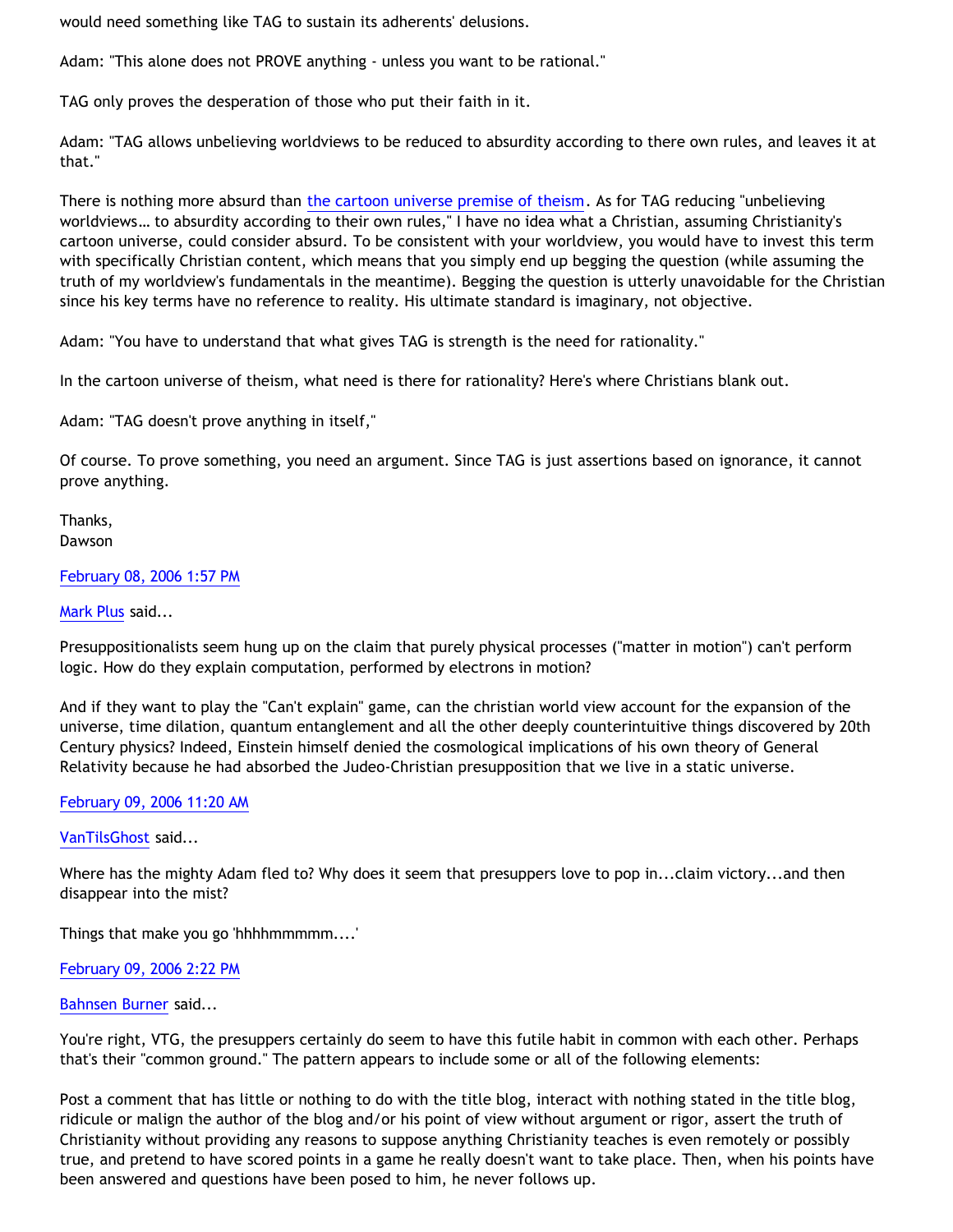And I thought these guys had enough fire power to refute everything and anything brought against their worldview. Presuppositionalism must be just more puffery and chestpounding, nothing more.

[February 10, 2006 6:30 AM](http://bahnsenburner.blogspot.com/2006/02/113958180096342020)

[Apologia4JC19](http://www.blogger.com/profile/18181326) said...

Hello.

If I have understood it correctly (and if I haven't I am certainly open to your correction), objectivism claims to solve the riddle of induction by attempting to reduce the uniformity of nature to the law of causality, which reduces to the "law of identity applied to action" (at least this is how George Smith put it).

In other words, things have specific natures that place limits on the actions they are able to perform, from which some kind of uniformity has to follow necessarily.

Is this the correct way of understanding the approach? If so, it succumbs to the fact that what can be discerned through observation is merely what is within a given being's nature at a given time, and not the whole lot of actions that such a nature might give rise to. In other words, while it might be in the nature of a cat to give birth to cats at certain times (as has been observed), it might also be within the cat's nature to give birth to elephants, whales, etc. Appealing to past experience, as you know, will be of no help. Thus, the only way to justify induction is to have in place within one's system something that \*guarantees\* the kind of uniformity that we want to be able to invoke in our reasoning processes. Thus, it will have to be something that is personal, completely reliable, and completely rational. Sounds rather like God to me. :)

## [February 12, 2006 5:22 PM](http://bahnsenburner.blogspot.com/2006/02/113979373253977423)

### [Bahnsen Burner](http://www.blogger.com/profile/7766918) said...

Apologia4JC19: "If I have understood it correctly (and if I haven't I am certainly open to your correction), objectivism claims to solve the riddle of induction by attempting to reduce the uniformity of nature to the law of causality, which reduces to the 'law of identity applied to action' (at least this is how George Smith put it)."

Although the proper conception of causality is crucial to a proper understanding of induction, it does not tell the whole story, for the proper conception of causality is not the only thing that Hume got wrong when he drew his skeptical conclusion about inductive generalization. The other issue of crucial importance here involves the theory of concepts one holds. So if someone told you that the only thing at stake is how to conceive of causality, he was either misleading you, or you misunderstood him (i.e., he might not have intended to say that a proper understanding of causality is the only issue that is important here).

Also, your characterization that the law of causality "reduces to" the law of identity applied to action calls into question what it is supposedly reducing \*from\*. If the law of causality \*is\* the law of identity applied to action, then it's misleading to say we need to "reduce" it to such from something else; indeed, it would not need to be reduced to what it already is. So I suspect you're importing unstated, foreign assumptions into your examination of the Objectivist position on these matters, and doing so can only taint your understanding of what Objectivism teaches and the judgments you hope to draw about it.

Apologia4JC19: "In other words, things have specific natures that place limits on the actions they are able to perform, from which some kind of uniformity has to follow necessarily."

Essentially, the law of causality is our formalized and explicit recognition that an entity's actions are dependent on its nature. Notice how radical this departure is from Hume's conception of causality: Hume held to the event-based view of causality, which is commonly held to this day. This view holds that causality is a relationship between "events " – a vague term which defies the specifics that a solid understanding of causality requires, thus forming a conception of causality which allows for no necessary connection between one element and any other involved in any causal interaction. The consequence is that there is, epistemologically speaking, no guide to causal outcomes because, metaphysically, causality is ultimately arbitrary and based on nothing specific and consisting of nothing specific. It's no wonder that skeptical arguments want to trade the assumption that causality is ultimately unpredictable. Contrast this view with Objectivism, which conceives of causality as a relationship between an entity and its own actions. Since an entity's actions are dependent on its nature, this is a necessary relationship, one which cannot be altered by someone's wishing. Thus, given sufficient knowledge of the nature of any entity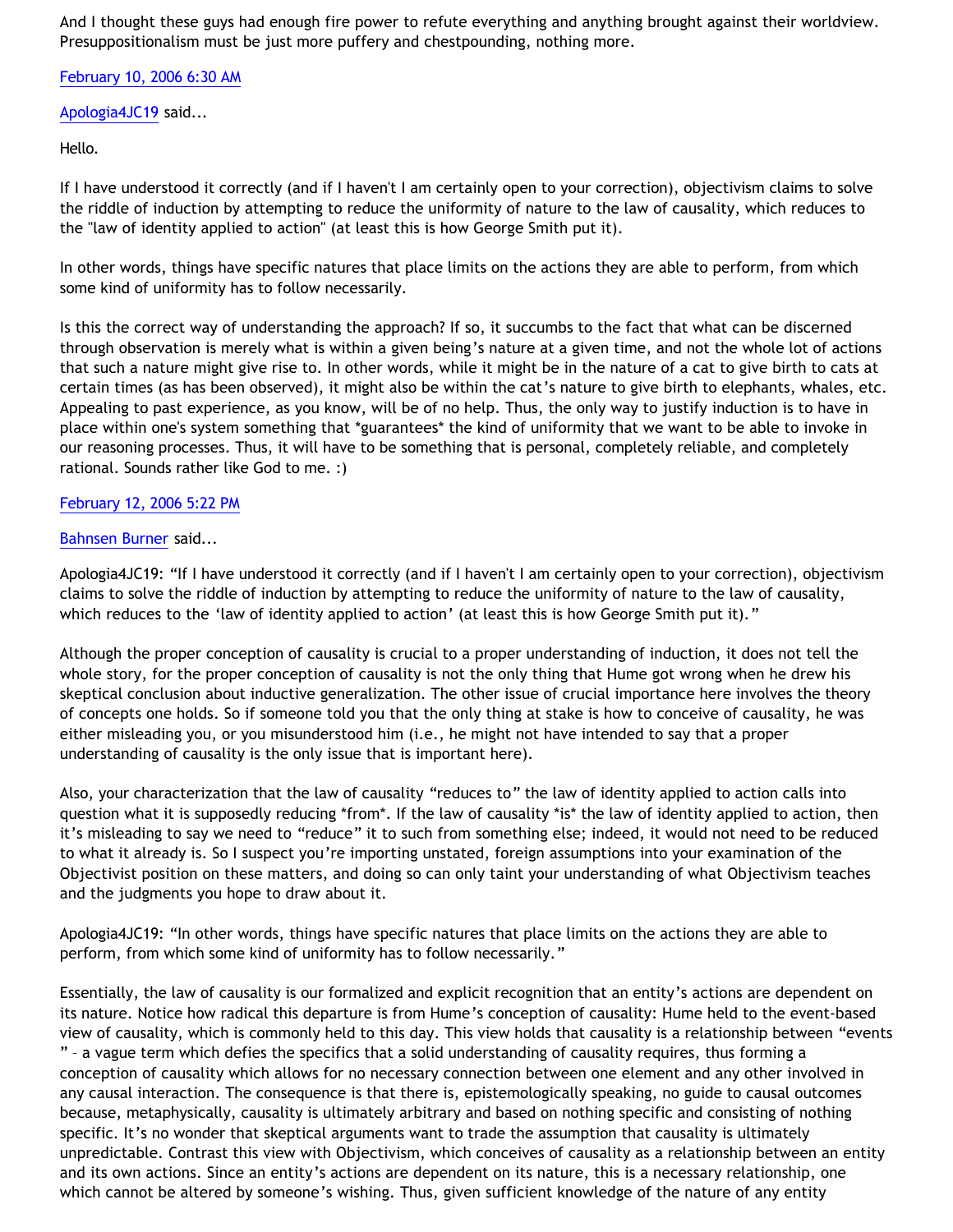involved in a given causal interaction, it is possible to predict outcomes, at least with varying degrees of probability, in some cases (as on the general level) certainty or near certainty.

Apologia4JC19: "Is this the correct way of understanding the approach?"

As you can see, there's a lot more involved that you do not seem to have taken into account.

Apologia4JC19: "If so, it succumbs to the fact that what can be discerned through observation is merely what is within a given being's nature at a given time, and not the whole lot of actions that such a nature might give rise to. In other words, while it might be in the nature of a cat to give birth to cats at certain times (as has been observed), it might also be within the cat's nature to give birth to elephants, whales, etc."

Observation does offer us occasion to identify an entity's nature as a given time, but recourse to observation is not the only cognitive operation at our disposal. We also have our memory, our ability to form concepts, our ability to integrate those concepts, etc., all of which allow us to retain what we have observed and assemble those observations into larger units. As we observe an entity and its actions over time, we are able to integrate what we observe into the concept which classes that entity with others like it in one way or another. This brings up another important contribution of Objectivism: the scope of reference subsumed by a concept is not limited to only that which is specified in the concept's definition. Thus Objectivism's theory of concepts is crucial here, since it allows us to include in the range of a concept's meaning everything we learn about the entities which we observe. (If you believe there is way to learn about entities other than by observing them, I invite you to identify those means and explain how they work.)

For instance, if in the course of my observation of a family of cats I witness them playing, sleeping, hunting, eating, purring, mating, fighting, relaxing, cleaning themselves, nursing kittens, climbing fences, affectionately rubbing up against a human being's leg, etc., the Objectivist theory of concepts allows me to include these actions into the concept 'cat' which groups them into a single class. I have never observed a cat giving birth to either elephants or whales, so I have no evidential basis on which to suppose it's possible that a cat can give birth to either elephants or whales. In spite of this, you suggest that "it might also be within the cat's nature to give birth to elephants, whales, etc." For me to accept such a possibility, you would have to offer more than merely your suggestion that it is possible; rather, you would have to supply evidence which can be observed firsthand. Until you've done so, you give me no reason to include such actions into my concept of 'cat'.

So notice two crucial points in response to your statement here: First, observation occurs over time, and is not our only means of cognition. Second, concepts, if they are formed correctly, are formed by objective inputs, not wild imaginations posing as legitimate possibilities.

Apologia4JC19: "Appealing to past experience, as you know, will be of no help."

We have more at our disposal than only past experiences. We also have our present experience as well, as well as a whole sum of knowledge which has been validated (if in fact it has been validated) and a set of rational principles which guides our integration and application of that sum of knowledge (if we're adhering to a rational view of reality). Couple all this with a firm foundation, offered by the axioms, and an understanding of the proper relationship between the subject of consciousness and its objects, a thinker has the fundamentals that he needs to set out on his inductive study of the world of which he is a part. An important component of the subject-object relationship that constitutes the preconditions of intelligibility of man's experience is the feedback it provides against his inductive projections, which allows him to correct and refine the process as he goes through life. As he becomes more successful at inductively gauging the objects in his environment, his ability to self-regulate will grow into more and more facets of his life, such that he will be able to take care of himself, identifying those values he needs to live and recognizing dangers that he needs to avoid. It is for these tasks that he needs induction in the first place.

Apologia4JC19: "Thus, the only way to justify induction is to have in place within one's system something that \*guarantees\* the kind of uniformity that we want to be able to invoke in our reasoning processes. Thus, it will have to be something that is personal, completely reliable, and completely rational. Sounds rather like God to me. :)"

This is simply a veiled appeal to the cartoon universe of theism, which is a telltale sign of presuppositional apologetics. And as such, it is a splendid example of the appeal to ignorance that presuppositional apologetics attempts to formalize.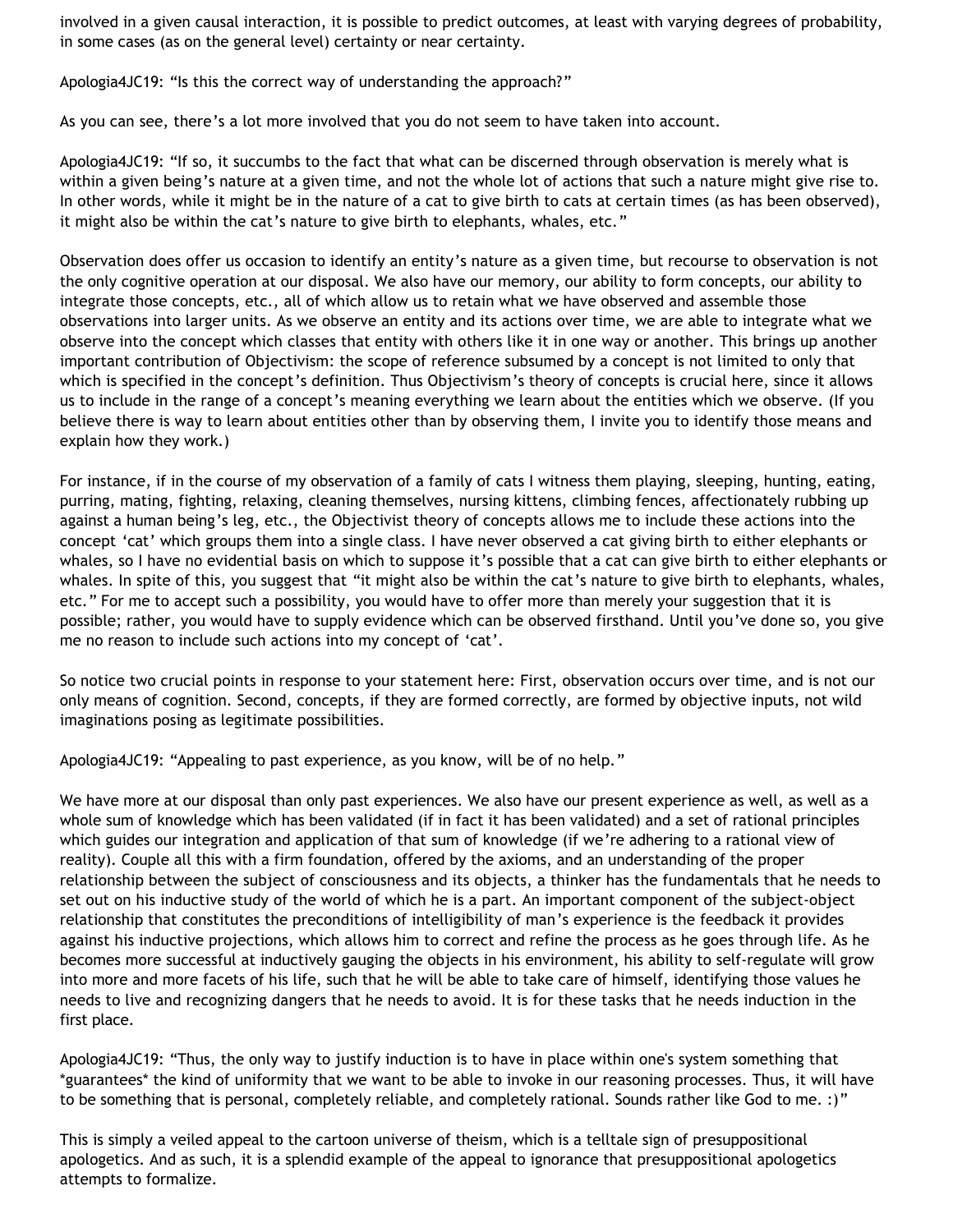# Best regards, Dawson

### [February 12, 2006 11:44 PM](http://bahnsenburner.blogspot.com/2006/02/113981669647608499)

## [Apologia4JC19](http://www.blogger.com/profile/18181326) said...

## Hello again.

I appreciate your attempt to interact with what I said. Let me first say that the approach I outlined before (as the objectivist approach) was something that came from George H. Smith, a self-proclaimed objectivist, in his radio discussion with Greg Bahnsen. I want to be clear that I have no intention of misrepresenting your views.

From what I am able to gather from your response (and again, if I have misunderstood you feel free to correct me), you would say that entities have specific natures, and that these natures act as the "controls" in terms of which they are able to perform the various actions that they do in fact perform. This is suggested by your statement that " given sufficient knowledge of the nature of any entity involved in a given causal interaction, it is possible to predict outcomes, at least with varying degrees of probability, in some cases (as on the general level) certainty or near certainty."

This, however, is precisely the issue. How is it that we gain sufficient knowledge of an entity's nature? Since you do not believe in infallible revelation, you are forced to say that, for example, since we have observed cats giving birth to cats in the past and this occurs in the present as well (and there exists nothing in the "sum total of validated knowledge" that contradicts this), then we can generalize and say that it is in the nature of the cat to give birth to other cats. And, since we've never observed instances of a cat giving birth to an elephant, we can generalize and say that it is not in the cat's nature to do so. But, one is permitted to generalize from observed cases to unobserved cases only when the inductive principle is already assumed (since the cases so far observed can only serve as a reliable guide for interpreting future unobserved cases if it is assumed that the future will resemble the past). So you see, objectivism doesn't \*justify\* belief in the uniformity of nature at all. It simply \*assumes\* this to be the case. But, perhaps I have missed something. I look forward to your reply.

## [February 13, 2006 12:50 AM](http://bahnsenburner.blogspot.com/2006/02/113982064028516279)

# [Bahnsen Burner](http://www.blogger.com/profile/7766918) said...

Apologia4JC19: "I appreciate your attempt to interact with what I said. Let me first say that the approach I outlined before (as the objectivist approach) was something that came from George H. Smith, a self-proclaimed objectivist, in his radio discussion with Greg Bahnsen. I want to be clear that I have no intention of misrepresenting your views."

I do not know that Smith is an Objectivist. In fact, when I had a discussion with Smith myself back in 1999, I got the strong impression that he did not consider himself an Objectivist. I know that he has been influenced by Rand and perhaps other Objectivists, and that's well and good. But that does not make him a spokesman for the Objectivist position. The same is the case with myself. As for his exchange with Bahnsen, there was very little time for Smith to propound a full theory of induction, and Bahnsen had so many philosophical hang-ups (specifically, taking Hume seriously on induction) that it just would not be the occasion to present a formal exposition on the matter. So if you' re taking Smith's statements in that exchange as authoritative Objectivist position on the matter, you may want to rethink this. If you're truly interested in induction, I recommend a good understanding of the nature of concepts (I don't think you'll find this knowledge by reading the bible) and then you'll be in a better position to recognize some of Hume's fundamental errors, which still seem to persist in your thinking, errors which pointed him in the direction of his skeptical conclusions. I'd also recommend David Kelley's "Universals and Induction," which is seminal in presenting a rational understanding of induction. You may also want to consult H.W.B. Joseph's "The Presuppositions of Inductive Reasoning" in his introductory text on logic. I don't think you're going to get a better understanding of induction by reading the gospels, or Bahnsen for that matter.

Apologia4JC19: "From what I am able to gather from your response (and again, if I have misunderstood you feel free to correct me), you would say that entities have specific natures, and that these natures act as the "controls" in terms of which they are able to perform the various actions that they do in fact perform. This is suggested by your statement that "given sufficient knowledge of the nature of any entity involved in a given causal interaction, it is possible to predict outcomes, at least with varying degrees of probability, in some cases (as on the general level) certainty or near certainty."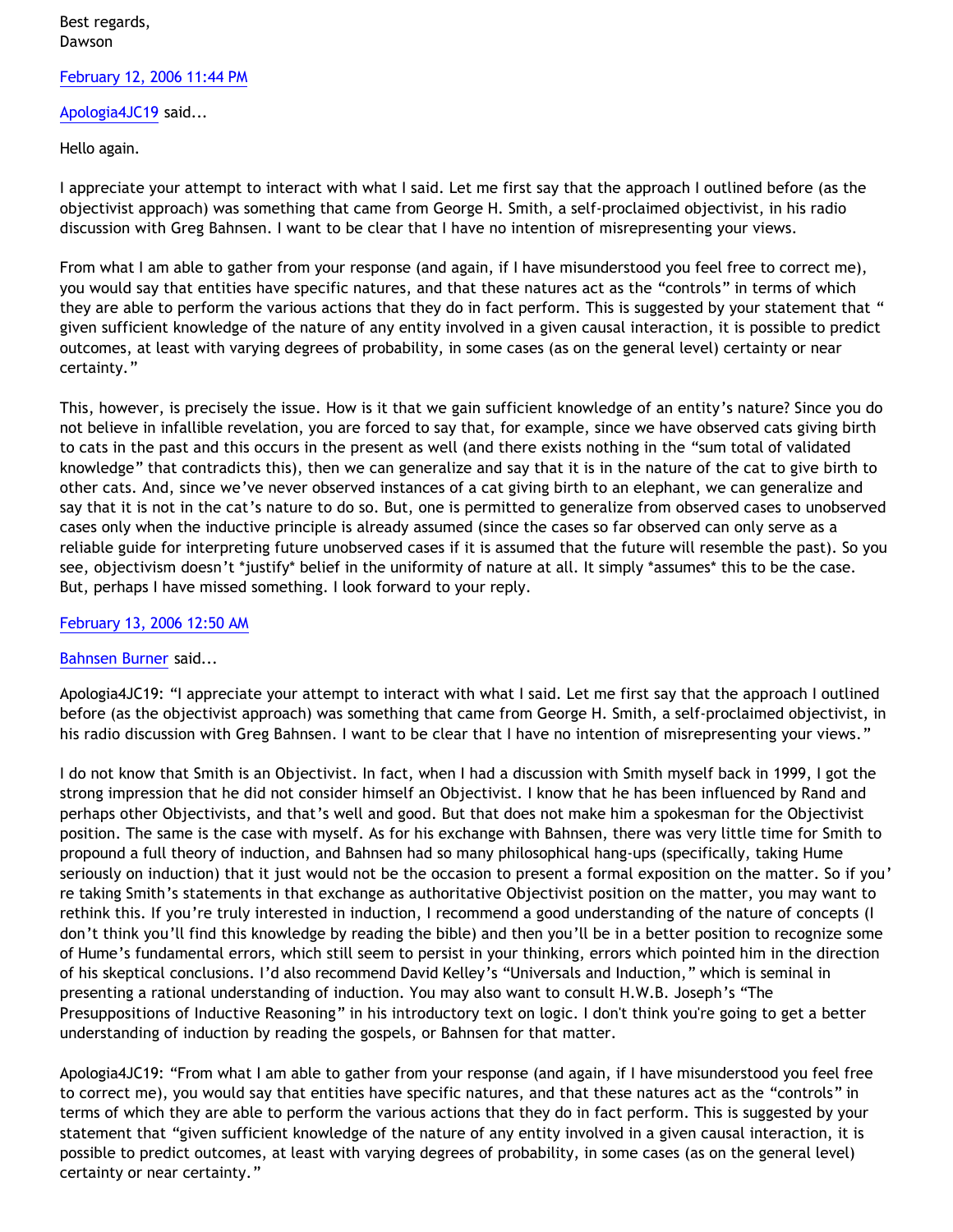I think you're mixing issues here. Predictability is an epistemological concern: it is the degree of confidence with which we can make estimations about outcomes of scenarios we deem possible. Causality, however, is a metaphysical fact, regardless of our degree of knowledge of its participating elements (cf. the primacy of existence principle). As to entities having specific natures, this recognition is already implicit in the axioms: to exist is to be something specific. If you think this recognition is in error, it is upon you to present for examination an entity which has no specific nature. Moreover, since causality is the relationship between an entity and its actions, the fact that entities act according to their nature is also implicit in the axioms, since action must have identity (since it exists). But we did not need induction to recognize this, since this recognition is implicit in any firsthand awareness of any object which acts. I suspect that this is a crucial point which you've missed or failed to integrate. You've introduced the term 'controls' and I'm not sure that's an appropriate term due to the variety of subjective implications that accompany its many connotations. Regardless, I've been able to explain my position without employing this term, so it's not clear to me why this term needs to be introduced at this point. I question whether this term is really suggested by the statement I made which you quoted, since that statement was regarding epistemological implications, not the specific relationship an entity has to its actions.

Apologia4JC19: "This, however, is precisely the issue."

To be specific, the issue has two stages: 1) the formation of entity classes (concepts), and 2) the application of the law of causality to those entity classes (induction). Induction is simply an extension of the integrating process which takes place in concept-formation. There's really no mystery here.

Apologia4JC19: "How is it that we gain sufficient knowledge of an entity's nature?"

By a means of knowledge. I.e., by reason.

Apologia4JC19: "Since you do not believe in infallible revelation,"

Why would I believe in a silly thing like that? How does "infallible revelation" explain how the mind forms concepts?

Apologia4JC19: "you are forced to say that, for example, since we have observed cats giving birth to cats in the past and this occurs in the present as well (and there exists nothing in the "sum total of validated knowledge" that contradicts this), then we can generalize and say that it is in the nature of the cat to give birth to other cats. And, since we've never observed instances of a cat giving birth to an elephant, we can generalize and say that it is not in the cat's nature to do so. But, one is permitted to generalize from observed cases to unobserved cases only when the inductive principle is already assumed"

You seem to have missed everything I said about concepts. We only need to observe two cats to form our initial concept 'cat', and this gives the mind enough to work with. So we are not, as you say, "forced" into the position you say we are, for we can form the concept on the basis of present observations; we do not need induction in order to form our concepts of concretes. Abstraction precedes induction. Once the concept is formed, we retain it in memory. What can contradict the facts that we included in our initial formation of the concept 'cat'? If, for instance, I observed a cat giving birth to kittens, what in reality would contradict this? Also, given what we have learned from science about genetics and other forms of biological causality, what error has been made in recognizing that the offspring of cats is not elephantine, but feline? You apparently want to deny the way the human mind works in order to make room for a need for an invisible magic being which does nothing specific here (cf. appeal to ignorance). Meanwhile, you seem to ignore, perhaps for purposes of expedience, the fact that, if we allow for an invisible magic being which controls all things, and this invisible magic being is known for its ability to conform reality to its whims and wishes (cf. Christian doctrine), then there would be no way whatsoever to rule out the notion that a cat might give birth (or has given birth) to an elephant. In [the cartoon universe of theism,](http://bahnsenburner.blogspot.com/2005/03/cartoon-universe-of-theism.html) anything can happen. Mt. 19:26 says "with God all things are possible." You wouldn't deny your god's ability to create a cat which gives birth to elephants, would you? In order for you to say that cats cannot give birth to elephants, you are actually denying your own worldview's legacy of destroying the mind, and then borrowing from my this-worldly worldview to boot. When you're serious about how the mind works, be willing to drop the fantasy of your god-beliefs and come back with an intent to learn on the basis of objective inputs rather than to stipulate on the basis of faith-based dogma.

Apologia4JC19: "(since the cases so far observed can only serve as a reliable guide for interpreting future unobserved cases if it is assumed that the future will resemble the past)."

Just by making the distinction between past and future, you have already granted what is necessary for generally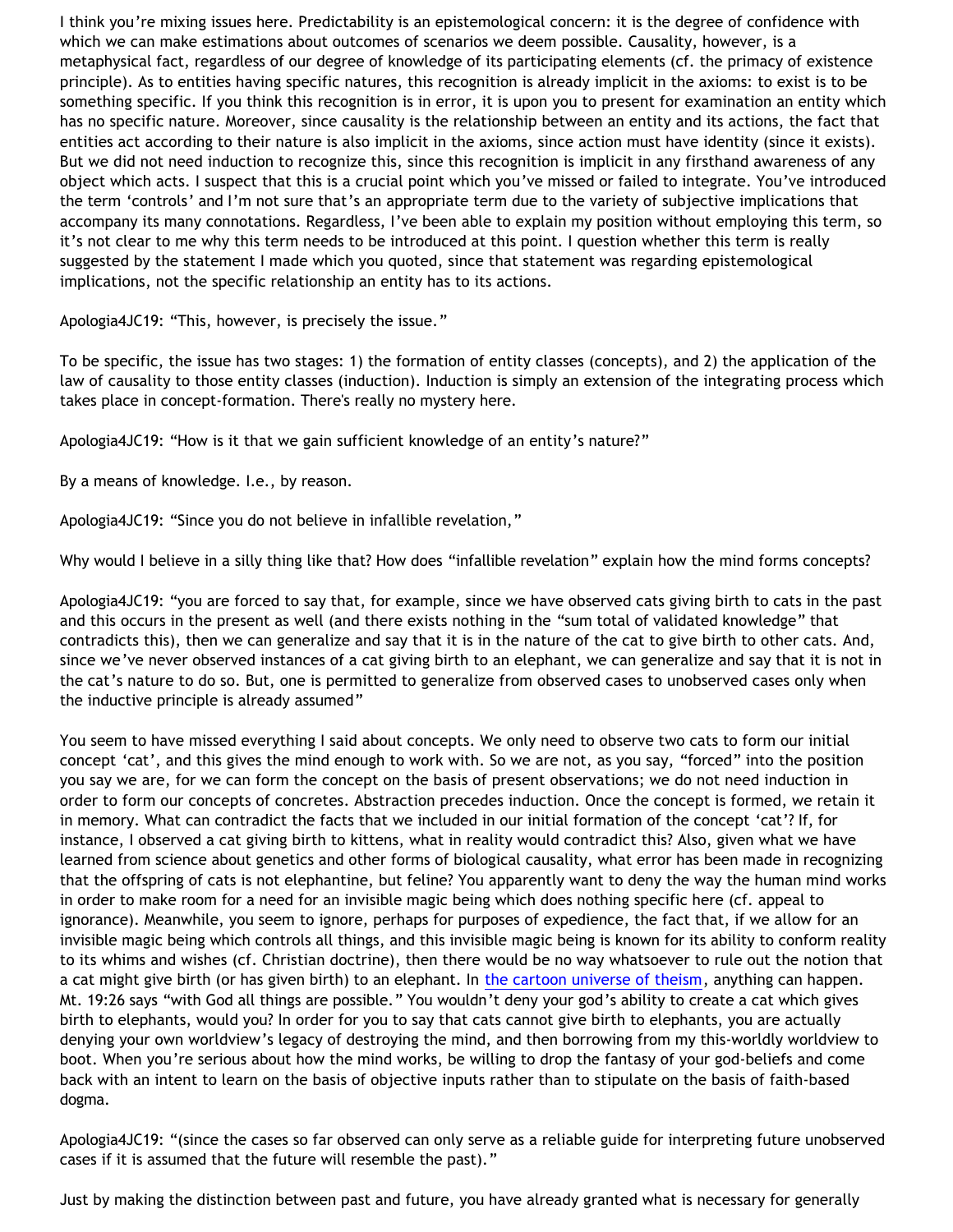reliable projections. If your concern here is to press the charge of circular reasoning, then you have, on your own conception of the problem, committed this very error yourself in the way that you have framed it. Concepts of time assume the truth of the axioms, and it is the truth of the axioms which gives our concepts the basis they need for identifying the world around us. And since the truth of the axioms is implicit in any instance of perception (since perception is the action of a subject which exists in distinction to an object which also exists), their truth does not depend on inductive generalization. Objective inputs provide a reliable guide to projecting possible outcomes. To deny this is to deny objectivity. They are all we have and they are all we need. Appealing to an invisible magic being does not solve anything, for it does not seriously address the issues involved. Pointing to a god, for instance, does not bring us any further understanding of how the process of abstraction works. Nor does it give us a genuine understanding of nature; pointing to something that contradicts nature in no way brings us more knowledge of nature. Mysticism can only keep men in the dark on these and other matters.

Apologia4JC19: "So you see, objectivism doesn't \*justify\* belief in the uniformity of nature at all. It simply \*assumes\* this to be the case. But, perhaps I have missed something. I look forward to your reply."

See above. Another point that skeptics tend to miss about induction is its implicitly hypothetical nature. Those who want to press skeptical conclusions against induction seem to think that, if induction does not provide 100% reliable results, then it is a faulty tool. Those same persons also tend to disregard the fact that we are born ignorant and need to learn about the world by interacting with it. We do not begin with the assumption that nature is uniform; no one does. We begin by perceiving. But already implicit in our perception are certain key constants which will later serve as the units which are integrated by the concept 'uniformity', such as the constancy of the subject-object relationship, whose orientation obtains without change throughout one's experience. So we can see that the concept 'uniformity' does have objective inputs, and we do not need to secure these inputs via induction; they are already implicit in any firsthand perceptual experience. Couple this with the primacy of existence principle (entities exist independent of consciousness), and the metaphysical basis for the concept 'uniformity' is identifiable. All that' s needed now is the ability to form concepts and, later, the ability to understand the process by which they are formed, for induction is an extension of the process of conceptual integration.

These are just some of the basic points that skeptics tend to miss, largely probably because they accept Hume's understanding of the issues involved uncritically. I see Bahnsen do this repeatedly throughout his writings, and if I were a Christian it would really make me cringe. But I also recognize that if Bahnsen himself had a better understanding of induction, he would not be able to bluff his pupils with his so-called transcendental argument, which is really nothing more than the snow-job of an appeal to ignorance.

Hope that helps. Dawson

[February 15, 2006 4:18 AM](http://bahnsenburner.blogspot.com/2006/02/114000590903793295)

[Apologia4JC19](http://www.blogger.com/profile/18181326) said...

Hello again.

Perhaps Smith isn't an objectivist, though he appears to give an explicit endorsement of Rand's approach to epistemology on p. 137 of his book Atheism: The Case Against God (Prometheus: 1989)

It seems that what you want to do is say that we see a cat (for example) and then the observations we make of the particular cat become integrated into our concept of 'cat', such that the actions observed of the particular cat are predicated onto other particular cats, since the actions of particular cats arise in virtue of their participation in the universal "catness." Is this what you are saying? Apart from falling prey to a kind of fatalism (since it would follow that any act can be explained solely by reference to that particular thing's essence, thus allowing for no contingency in the world), this fails to solve the epistemological problem: given that each event in the world can be accounted for in terms of the nature of things, the most we are able to say is that a particular occurrence A is within the nature of a given object B. But, in order to say that any particular occurrence C is not within the nature of object B, we have to say that things are likely to occur in the future as they have in the past. However, the notion of likelihood already assumes the uniformity of nature (without justifying it). Thus, we can either say that every conceivable event is equally likely to occur in the future, or we can beg the question with regard to the uniformity that we expect in the future. Both views are destructive of human knowledge.

You mentioned that given the sovereignty and omnipotence of God, it is possible that He could suspend the uniformity that we have found in experience thus far. The problem of course is that according to Christianity, God is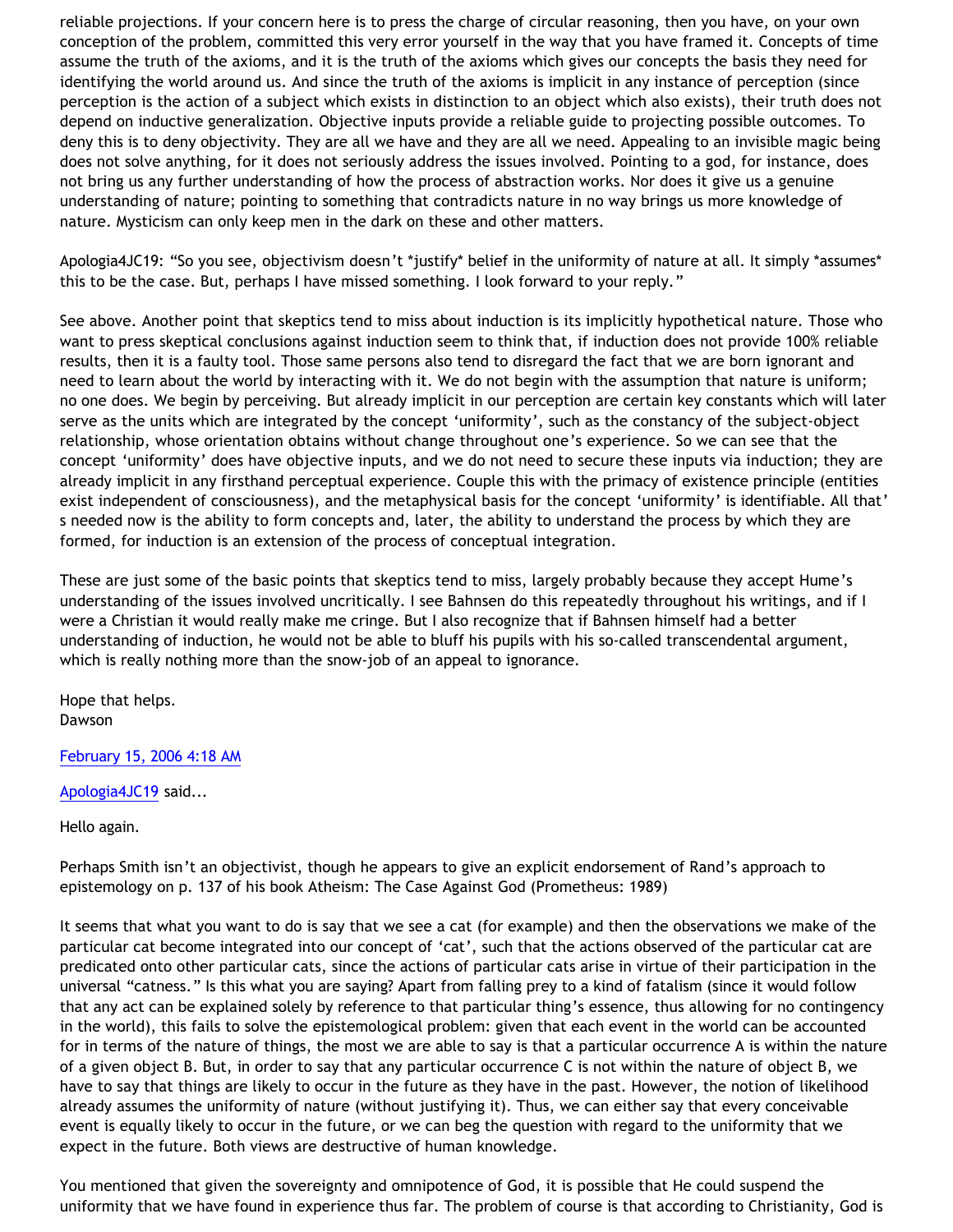a being who never lies and is never mistaken. He is also a being who has promised to keep nature uniform. Thus, according to Christianity, uniformity follows necessarily. I look forward to your interaction.

[February 15, 2006 6:28 PM](http://bahnsenburner.blogspot.com/2006/02/114005690913771872)

## [VanTilsGhost](http://www.blogger.com/profile/9496584) said...

Christians (especially presuppers) use Genesis 8:22 to 'justify' the uniformity of nature:

"While the earth remains, Seedtime and harvest, Cold and heat, Winter and summer, And day and night Shall not cease."

Why is this considered an awesome argument for uniformity? A verse in the Bible? Why should a person take that verse as encompassing ALL of the material world....it seems that whoever "wrote" that particular verse was simply observing things around him, and making a comment about what his 'god' would say. How does this reconcile with these verses from the following chapter:

### Genesis 9:13-15

13 I set My rainbow in the cloud, and it shall be for the sign of the covenant between Me and the earth. 14 It shall be, when I bring a cloud over the earth, that the rainbow shall be seen in the cloud; 15 and I will remember My covenant which is between Me and you and every living creature of all flesh; the waters shall never again become a flood to destroy all flesh.

The writer of these verses obviously did not understand what a rainbow is, or why we perceive them. A rainbow isn't a 'thing' hanging in the clouds. (Let alone, why does God need a 'reminder' to not destroy all of his creation again...kind of a forgetful dude apparently)

With all of the ridiculous crap in the Old Testament, why is a verse about 'heat and cold' and 'winter and summer' a good justification for the uniformity of nature?

[February 16, 2006 7:11 AM](http://bahnsenburner.blogspot.com/2006/02/114010267482006131)

[Bahnsen Burner](http://www.blogger.com/profile/7766918) said...

Apologia4JC19: "Perhaps Smith isn't an objectivist, though he appears to give an explicit endorsement of Rand's approach to epistemology on p. 137 of his book Atheism: The Case Against God (Prometheus: 1989)"

So George H. Smith plugs Ayn Rand in one of his books. That's great! But so what? What exactly are you trying to infer from this? Are you trying to say that what Smith said in response to Bahnsen in their radio exchange is definitive Objectivist "scripture"? If you're not trying to say this, what specifically are you trying to say?

Apologia4JC19: "It seems that what you want to do is say that we see a cat (for example) and then the observations we make of the particular cat become integrated into our concept of 'cat', such that the actions observed of the particular cat are predicated onto other particular cats, since the actions of particular cats arise in virtue of their participation in the universal 'catness.' Is this what you are saying?"

No, that's not what I'm saying. The way you recast it here is quite muddled. By the end of your statement you've got things turned completely backwards, though to be fair you probably don't recognize this error yourself. You might want to go back and read what I said, or better yet go learn about the Objectivist theory of concept-formation for without this, you won't have a very good understanding of induction. Try to resist the temptation to translate what you read into terms of a worldview which Objectivism does not assume. I know this might be difficult for you to do, but it is possible if your interest is honest. If you're approaching this as a threat that you think needs to be debunked rather than a position that might offer some genuine understanding that you've not considered before, you will only end up clouding your judgment and remaining in the dark.

Note some very basic points here. We do perceive entities in our environment, such as cats, and this activity is not inductive in nature. Also, we form our concepts of entities on the basis of what we perceive. This process too is not induction. The concepts we form of the concretes we observe include everything we observe in the particular entities which those concepts subsume. They include their attributes as well as their actions. My position does not teach that the actions of particulars "arise in virtue of their participation in the universal '[A]ness'." On my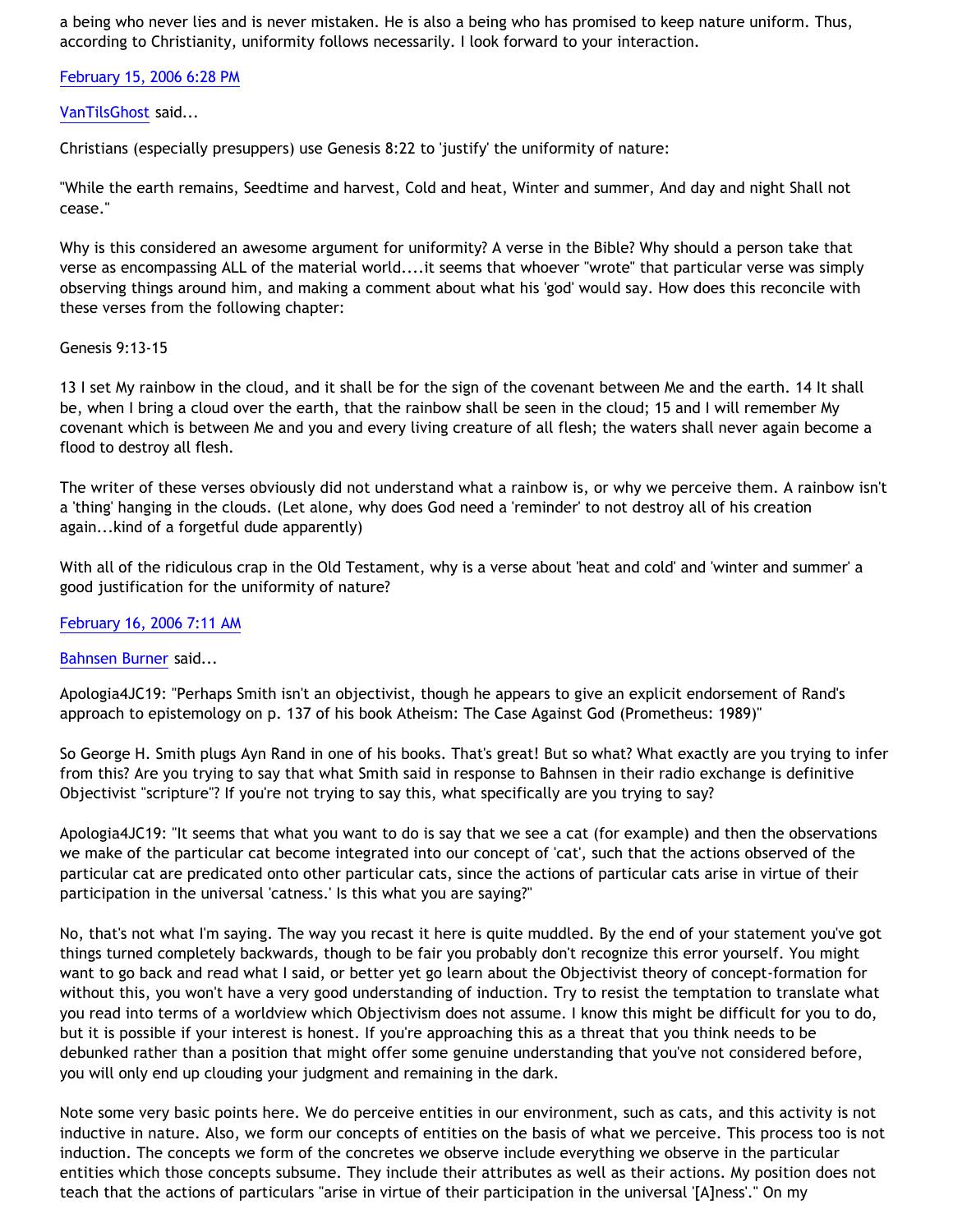worldview's approach, this characterization constitutes a blatant reversal for it implies that concepts precede the concretes which they name. I think the notion that entities "participate in the universal" is highly misleading, for it blurs the subject-object relationship. Concepts are open-ended such that they include all units of a particular kind. Rand used the concept 'man' to make this point: "the concept 'man' does not (and need not) specify what number of men will ultimately have existed-it specifies only the characteristics of man, and means that any number of entities possessing these characteristics is to be identified as 'men'." (ITOE) When we qualify concepts with adjectives or modifying phrases, we do this in order to narrow the scope of reference so as to exclude units which don't apply. For instance, "bearded men" or "men who wear beards" excludes those who are clean-shaven. Similarly, "men with a four-year degree" excludes those who do not have four-year degrees, and so on. Without such qualification, the concept retains its widest scope of reference. Notice how radically different this view of concepts is from the one endorsed by some Christian apologists; they think that a mind needs to be omniscient in order to have concepts that "extend to all particulars" (Warren, [Christian Civilization is the Only Civilization\)](http://www.christianciv.com/ChristCivEssay.htm). Such thinkers apparently don't recognize that concept-formation, by virtue of the nature of abstraction, eliminates any supposed need for omniscience in the first place! Beyond that, I would ask where Christians get their understanding of concepts, for it's not explained in the bible. It appears that apologists have taken upon themselves the task of construing concept theory deliberately to fit their god-beliefs in such a way that their god-beliefs are necessary to their view of concepts, even though the result is torturously muddled.

Also, we do not need to "predicate" the actions of one particular cat to another particular cat. Since the concept is a mental integration which includes all the units it names, we are dealing with generalities pertaining to the class. If we see Max the cat (a particular entity) give birth to three kittens, we are not, by virtue of including Max in the concept 'cat', attributing this specific action to Sparks, another cat. The concept allows us to integrate the facts we perceive generally, e.g., (some) cats have the ability to give birth to kittens. The inductive \*implications\* of conceptualizing from perceived concretes should be pretty clear. This is possible at the level of concept-formation by virtue of the process known as abstraction: characteristics of entities are retained in the content of the concept, but their particular measurements are omitted.

Apologia4JC19: "Apart from falling prey to a kind of fatalism (since it would follow that any act can be explained solely by reference to that particular thing's essence, thus allowing for no contingency in the world),"

Pardon me? Where did I make "reference to that particular thing's essence"? You are trying to interact with my worldview on the basis of deeply insufficient knowledge of it. On my worldview, essence is not metaphysical (and thus is not a property belonging to any specific particular), yet your characterization here assumes that it is. And this characterization is fundamental to your charge of "fatalism" against my position. Doesn't fly, for you speak beyond your knowledge. Your criticism depends on a reversal, and thus invalidates itself. But there's more. Observe:

Apologia4JC19: "this fails to solve the epistemological problem: given that each event in the world can be accounted for in terms of the nature of things, the most we are able to say is that a particular occurrence A is within the nature of a given object B. But, in order to say that any particular occurrence C is not within the nature of object B, we have to say that things are likely to occur in the future as they have in the past."

Your whole approach here is laden with the assumption of an event-based understanding of causality, and since Objectivism does not adopt this assumption, your criticism is already off target. Take a look at what you just wrote above, and now ask: what does your statement take to be primary? Also, as I pointed out to you earlier, concepts of time (e.g., "past," "future," etc.) assume the truth of the axioms. So just by making the distinction between past, present and future, you've already granted the basic foundations validating concept-formation and providing a firm basis for conceptual integration. If there is such a thing as a past (as opposed to a present and a future), would it make sense to suppose that the entities that existed in that time reference did not have specific natures? Would it make sense to suppose that their actions had no relation to their natures? Should we discard the observations we made in the past and the knowledge we validated on the basis of firsthand perception of entities when we estimate the range of possibilities of the same or similar entities? Who does this, and why would he do that? Our knowledge is an increasingly large contextual sum constantly building upon itself. We add data to the content of our concepts as we discover it, if we are attentive learners. We already saw above that concepts of concretes have ample implications for induction (by virtue of the process of abstraction), such that the application of the law of causality (as Objectivism understands it) to entity classes enables us to bring these implications to fruition in the form of broader generalizations about the units subsumed by the concept. The product of this procedure need not be inerrant, especially at the level of any specific particular, for the goal of the process is to reach a general truths which may or may not be applicable to any particular unit included in that general truth's scope of reference. Not all men are bearded, and not all beardless men have to shave everyday. I have to shave everyday or I get a nasty 5 o'clock shadow by 10am. But my friend Akira needs to shave perhaps once a week to remain beardless. Variations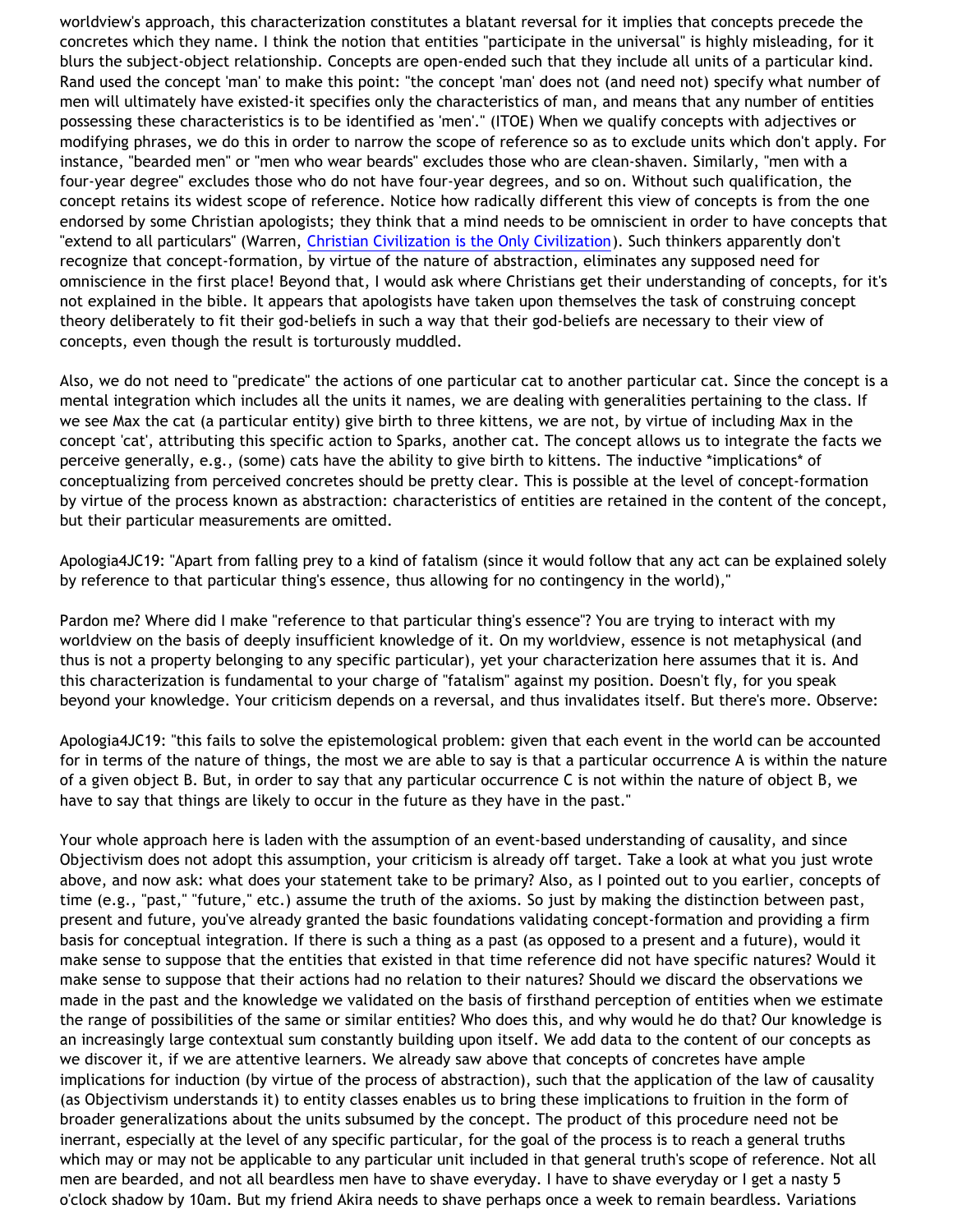occur, but this does not invalidate the general truths we derive about entity classes by observing their units. Feedback on actual states of affairs (what actually happens) will tell us whether our application of general truths is accurate in case by case basis. Before discovering the specifics of the case, I might suppose that Akira needs to shave just as I do in order to remain whiskerless. Note the hypothetical nature involved in applying general truths to particular units; there's nothing wrong with saying something like "If Akira is like me, he probably needs to shave everyday just as I do in order to fight off his beard." Then, as I discover more data about Akira, I learn that this is not the case. So the abstraction process allows for self-correction.

Apologia4JC19: "However, the notion of likelihood already assumes the uniformity of nature (without justifying it)."

It is not the task of the notion of likelihood to justify the uniformity of nature. The uniformity of nature is already implicit in perception, since perception is a conscious process by a subject of an object or group of objects, and the orientation between a subject and the objects of its awareness does not change. We can attend to this firsthand, in any instance of perceiving an object over any period of time. The recognition of the uniformity of nature is more pronounced in the axiomatic concepts 'existence', 'identity' and 'consciousness', concepts which have to be true even if one wants to deny them. So the recognition of uniformity is already available at the level of the axioms; it only needs to be explicitly identified as it already has an objective basis. Consequently, since this recognition is already implicit in the axioms, we do not need to prove that nature is uniform. The process of proving anything would be of no effect if nature were not uniform. So if the presuppositionalist's concern for how a thinker might " account for" the uniformity of nature constitutes a call for such a proof, he is misguided on the topic and needs to trace his steps in forming the concept in the first place. If he's not asking for a proof of uniformity, then what is he asking for? Of course, if the apologist is satisfied by positing an invisible magic being whose alleged promises will guarantee that the uniformity of nature obtains, he's already premised his worldview on metaphysical subjectivism, for he wants to point to a ruling consciousness whose dictates hold metaphysical primacy over its objects. Thus he commits the fallacy of the stolen concept by placing intentional operations prior to their genetic preconditions.

Apologia4JC19: "Thus, we can either say that every conceivable event is equally likely to occur in the future, or we can beg the question with regard to the uniformity that we expect in the future. Both views are destructive of human knowledge."

There are many dubious assumptions lurking in your statement here, and to tease them out I would ask some questions. For instance, where did you get the concept 'event'? How did you form this concept? What definition are you assuming? Or, do you not know what it means? What exactly is an event, and what distinguishes one event from another? Present your definition of the term 'event' and then let's take a look at its constituent concepts, the ones which you use to inform it, and see if they are reducible.

Meanwhile, you've not been able to pin me with a circular argument, for I did not present an argument. Rather, I merely pointed to those factors and elements which make induction useful and intelligible, and it's clear to me that you're unable to bring a worthy criticism to my position. You can keep trying, or, you might do like other Christians and head for the high grass never to be heard from again. But it's unlikely that you'll come around and say "Hey, you know, I never thought of it quite the way you presented it. It actually sounds plausible..." Indeed, your confessional investment holds you very tight, too tight for you to concede, even when it's obvious that you're in over your head.

Furthermore, on what objective basis would one say that "every conceivable event is equally likely to occur in the future"? I asked above, and ask again: should we jettison the knowledge we've acquired and validated already when it comes to estimations of future outcomes? Or, should we allow ourselves to factor that knowledge into our analyses according to their relevance as we judge each case to generate object-based estimations of future outcomes? Do you think there are other viable options? Perhaps you might suggest that thinkers resort to prayer?

Apologia4JC19: "You mentioned that given the sovereignty and omnipotence of God, it is possible that He could suspend the uniformity that we have found in experience thus far. The problem of course is that according to Christianity, God is a being who never lies and is never mistaken. He is also a being who has promised to keep nature uniform. Thus, according to Christianity, uniformity follows necessarily. I look forward to your interaction."

Lots of words here, but your dodge doesn't work. Since the concept 'uniformity' in Christian hands, like any other concept in Christian hands, has no objective basis, it has no firm meaning and thus can be applied to anything by expedience. The problem is that it proves to be unreliable as a concept for its only purpose is to rationalize an irrational position, which is a hopeless endeavor. Was Jesus' transformation of water into wine at the wedding of Cana a "suspension" of the uniformity of nature? That depends on which Christian you ask, and what apologetic outcomes he projects given how he might answer. Indeed, we should not expect a clear and resolute answer from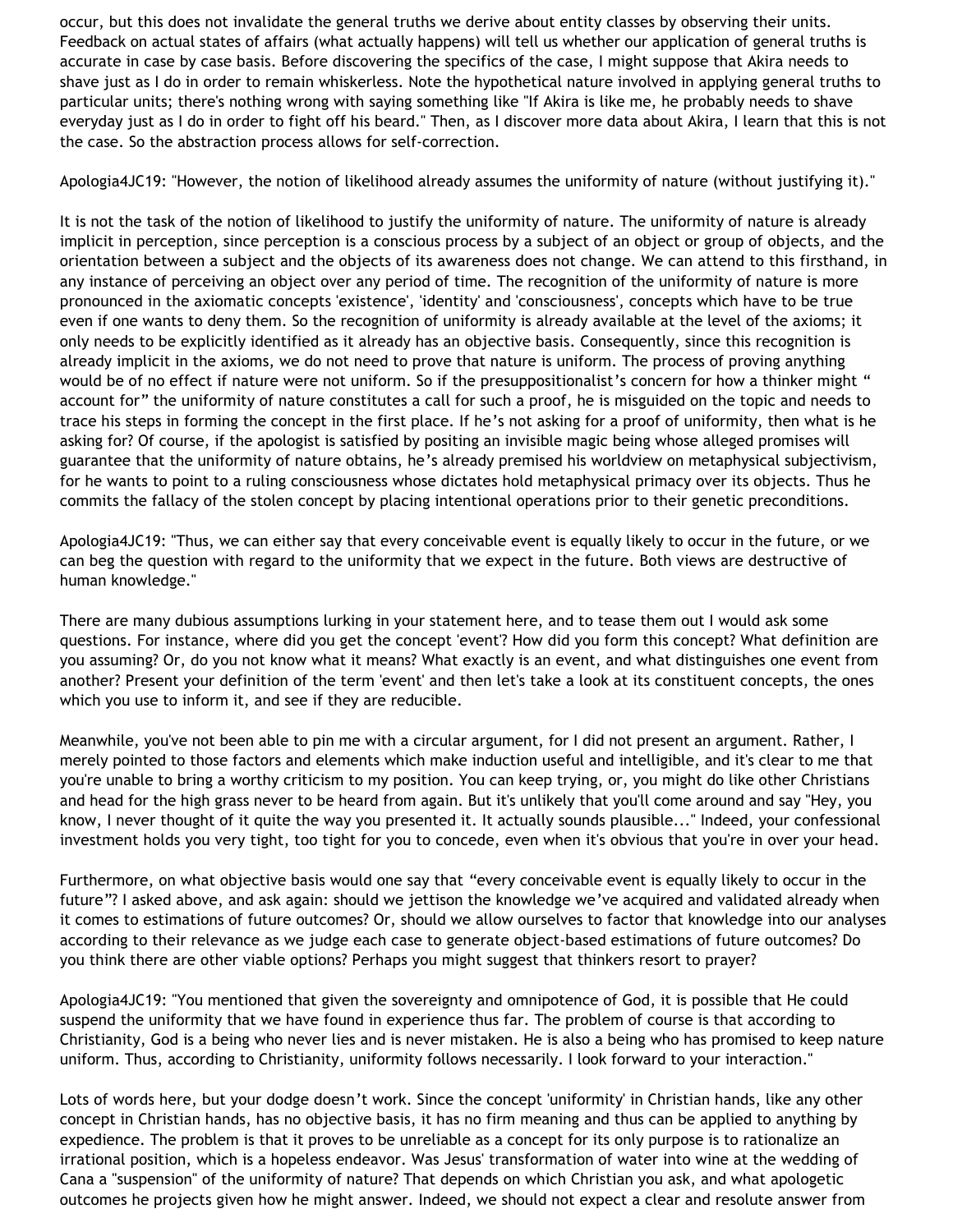the apologist. The bible nowhere takes a firm stand one way or another, for such issues were not a concern for its authors; belief in invisible magic beings was, for their superficial outlook on the world, perfectly acceptable and it suited their social ambitions, which outweighed any concern for philosophical coherence. Indeed, to say that " according to Christianity, uniformity follows necessarily" itself begs the question: "follows necessarily" assumes uniformity already, so to identify this as the mechanism by which it is secured is fallaciously circular.

Furthermore, unless the miracle stories we find in the biblical record are thought to constitute "lies" or "mistakes," then saying that "God is a being who never lies and is never mistaken" does nothing to address the criticism brought against the Christian worldview given its teachings' implications with respect to induction. Was the Christian god "lying" when it assumed the form of a burning bush before Moses? Was Jesus "lying" when he fed the 5,000, calmed the storm, walked on the waters of the lake or transformed water into wine at the wedding at Cana? I don't know any Christians who would say that these are instances of lying, nor have I ever witnessed a Christian say that these are "mistakes," either. In the Christian's mind, all these miracle events - which stand as radical deviations from what we perceive in reality (that's the point of a miracle story to begin with!) are perfectly compatible with all the other claims he wants to make about his god: his god does not lie, but causing miracles to happen is surely not an instance of his god lying; his god does not make mistakes, but causing miracles to happen is surely not an instance of his god making a mistake. So again, the Christian has a real problem with induction given that his worldview asserts the existence of invisible magic beings which can manipulate reality without having to obey the laws of nature. Unless the believer is omniscient, knowing the fullness of what his god allegedly "plans" to do, the believer has no way of knowing whether objects will fall to the earth according to its gravitational pull, or suddenly float up into the sky. Certainly he would not dispute the supposition that his god can do these things; and to say that his god will not do these things amounts to speaking on behalf of his god where he could have no knowledge. Indeed, does the Christian ever explain how he might know what his god might plan to do? In the end, the Christian has an inert and impotent god, completely ineffectual, afraid to come out of hiding and brought to its knees by the unbelieving world.

To say that your god "is also a being who has promised to keep nature uniform" again begs the question, for you're assuming that the concept 'promise' has an objective reference, one that is unchanging over time, and yet the only inputs you'll be able to supply to support this assumption of yours will necessarily affirm the foundations of my worldview, particularly the Objectivist axioms, which would have to be true for you to assert your worldview's fundamentals (whatever they might be). Indeed, key metaphysical constants (such as my worldview's axioms) would already have to be in place for any conscious being to be able to make any promises in the first place. So you commit the fallacy of the stolen concept just by asserting your 'promise' as such. Meanwhile, you offer no explanation of how you arrived at the concept 'uniformity'. Apparently you just pulled this out of thin air.

Also, you overlook Christianity's own teachings, which tell us that there are other invisible magic beings besides the Christian god which can meddle with nature. There are demons and devils, for instance, as well as fallen angels. In Genesis, we read the tale of Satan assuming the form of a snake. In the gospels, demons and devils are cited as agents responsible for diseases and mental problems. Any of these supposedly malevolent and mischievous beings could, according to what we read in the bible, come along and cause havoc on our environment. As unseen beings, we'd have no ability to detect them or anticipate their next move. The fact is that most believers really don't believe after all, or else they'd readily admit that they can do nothing but put their faith in the unknown and admit that their lives are ruled according to the unknown. Knowledge is death to Christianity.

Consider: If I believed that an invisible magic being exists, and attempt to govern my estimations of "future, unobserved events" on the basis that such beings exist (given the gospel stories, for instance, as precedent), on what basis would I be able to rule out the possibility that the water I am about to drink out of the glass I am holding to my mouth will turn into wine? Picture this: I am holding a glass of water to my mouth, readying myself to take a sip to quench my thirst. Suppose that I am a teetotaler, intending not to introduce any alcohol into my body. How would I know whether or not the water will change into wine? On my worldview's premises, I know that reality does not conform to consciousness. But on your worldview's dogmatic commitment to mysticism, what's your answer?

I look forward to your interaction.

Regards, Dawson

[February 16, 2006 1:50 PM](http://bahnsenburner.blogspot.com/2006/02/114012662750172485)

[Apologia4JC19](http://www.blogger.com/profile/18181326) said...

Hello again.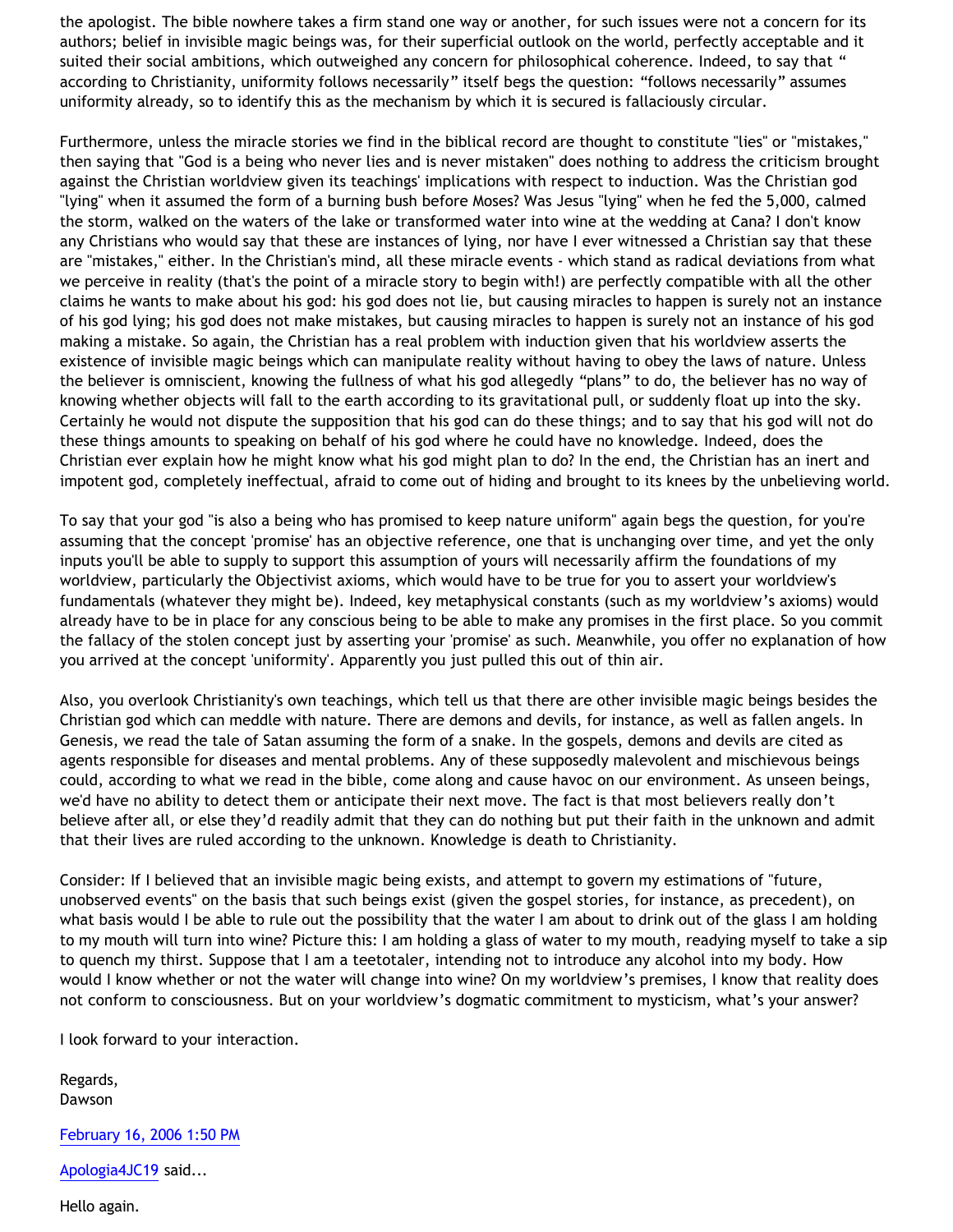After attempting to decipher your comments, all I can see is that apparently you think that some kind of discernible uniformity in nature follows from the axioms, and that this provides the basis for our use of induction. How is it that you suppose this to be the case? After I get a firm handle on what it is that you are saying (since apparently my attempts at summarizing it have been off the mark), then I will be able to better interact with your perspective (and then I will gladly answer your questions).

[February 16, 2006 6:47 PM](http://bahnsenburner.blogspot.com/2006/02/114014446497913844)

[Bahnsen Burner](http://www.blogger.com/profile/7766918) said...

Apologia4JC19: "After attempting to decipher your comments, all I can see is that apparently you think that some kind of discernible uniformity in nature follows from the axioms, and that this provides the basis for our use of induction. How is it that you suppose this to be the case?"

I explained this above. Go back and re-read it if you did not catch it the first time.

Apologia4JC19: "After I get a firm handle on what it is that you are saying (since apparently my attempts at summarizing it have been off the mark), then I will be able to better interact with your perspective"

I suspect that your primary concern is to debunk my position, for even before you take the time you need to understand it, it's clear that your intention is to discredit it for any reason that might seem expedient. Am I wrong?

Apologia4JC19: "and then I will gladly answer your questions"

Yes, I did ask you a number of questions. What is keeping you from answering them now?

Regards, Dawson

[February 16, 2006 7:28 PM](http://bahnsenburner.blogspot.com/2006/02/114014691787285968)

[Paul Manata](http://www.blogger.com/profile/7464842) said...

oh Dawson, you're a hoot, you left out how I refuted Moore and thus your post.

[February 20, 2006 9:27 AM](http://bahnsenburner.blogspot.com/2006/02/114045643888393143)

[Bahnsen Burner](http://www.blogger.com/profile/7766918) said...

Paul, it's not clear what you're trying to say. As I recall, your interaction with Zach Moore (for instance [here](http://triablogue.blogspot.com/2006/02/no-one-responded-to-my-horrible_19.html)) concerned his charge that TAG commits the fallacy known as affirming the consequent. By contrast, my post elaborates shows how presuppositionalism depends at least in part on an appeal to ignorance. (To be sure, there are other errors as well, as would be expected in any defense of an explicitly subjectivist worldview.) So "refuting" Zach's charge of fallacy does nothing to overcome the criticism I have presented and supported in my post. To overcome my criticism, you would have to completely revise the whole presuppositionalist method, for Bahnsen makes crystal clear, in section 7.4 of his book *Van Til's Apologetic: Readings & Analysis*, that ignorance of non-believing systems is license to affirm belief in invisible magic beings and the cartoon universe premise. The whole program of presuppositionalism models this reliance on ignorance, specifically the apologist's own ignorance. Ignorance is a gap to be filled by pointing to mysticism. This is why questions about how a specific non-believer might "account for" some feature of cognition, for instance, figure so prominently in the presuppositionalist repertoire: it is as though the apologist is expecting the non-believer to throw up his arms and say "Duh, I donno! Must be god did it!" For that's precisely what's implied by the whole scheme. Beyond that, if the apologist truly believes in Christianity's invisible magic beings, he believes for no clear reason whatsoever. When apologists do attempt to assemble some vague form of reasoning which kinda-sorta seems to suggest the existence of their god (so long as we allow certain dubious assumptions to go unchecked), their own methodolgy can easily be slightly modified (primarily by swapping out key inputs) to "prove" a the existence of a rival god - one which the apologist himself rejects. When this is pointed out, apologists tend to abandon the discussion for they realize their bluff has been called.

Regards, Dawson